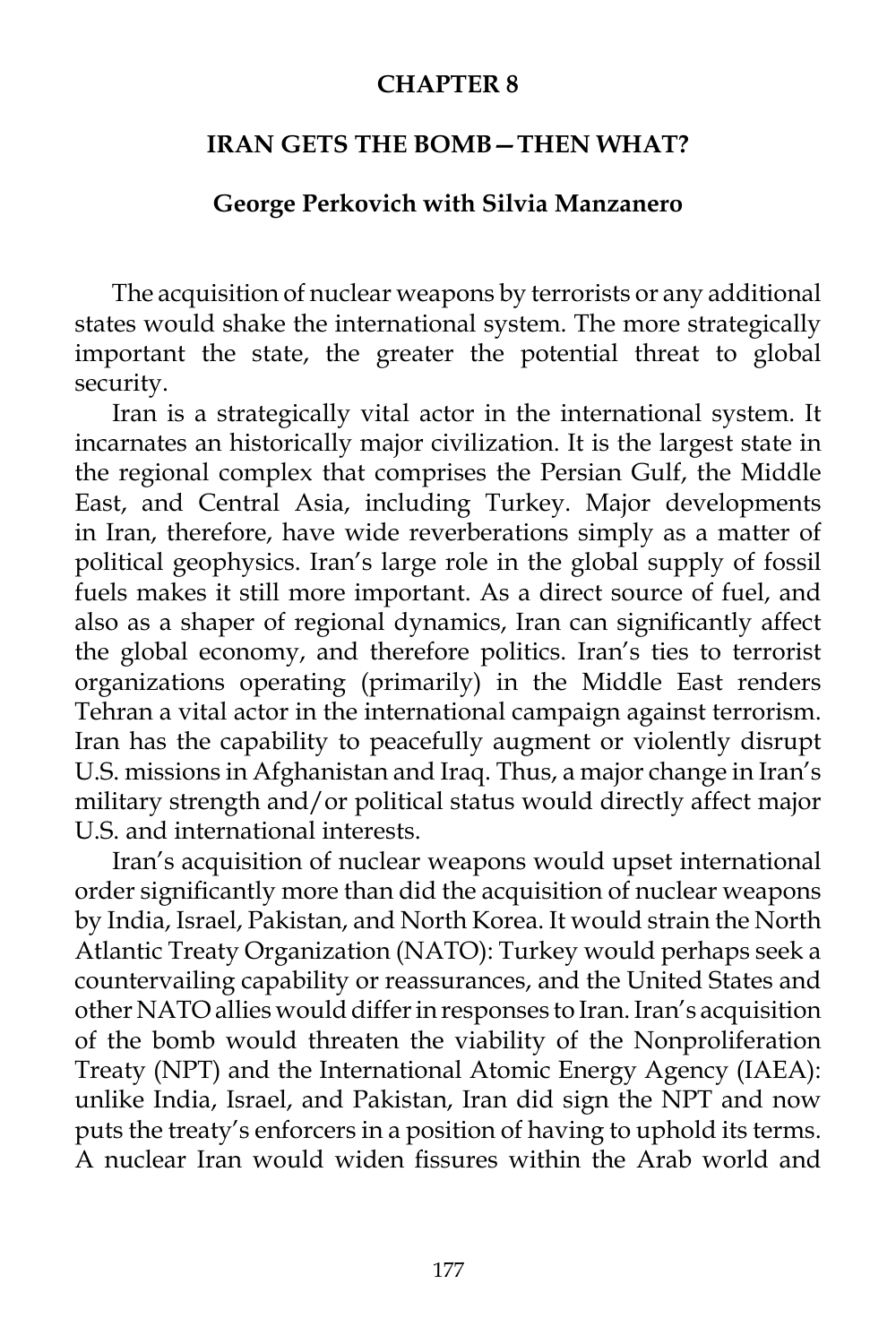between Arabs and Iran, fissures that run through the Persian Gulf and that would shake international oil markets.

 Curiously, almost no literature has emerged to discuss how Iran's acquisition of nuclear weapons would affect the international system beyond the Middle East. Discussion has tended to focus on potential knock-on effects in the Persian Gulf and Middle East (i.e., Saudi Arabia, Turkey, Egypt, and Israel), to the exclusion of broader implications.

 In the absence of official indicators, we are left to speculate that the international community could respond broadly in two ways to Iran's going nuclear. It could seek to roll back this acquisition and bring Iran back into compliance with the obligations of non-nuclearweapon states, or the world could adapt itself to Iran's new status and seek a modus vivendi through deterrence, containment and diplomacy.

 This paper assumes that the first response will be to seek roll back. Iran has been caught in noncompliance with its reporting obligations under the NPT. This violation of the NPT has been recognized by the IAEA, by all leading states in the international system, and by Iran itself. Having violated its compliance obligations, Iran cannot now withdraw from the treaty and escape the consequences of its violations. Thus, if Iran goes ahead and acquires nuclear weapons, it will be in *open* defiance of the international regime designed to prevent such acquisition. This distinguishes Iran from North Korea, whose initial acquisition of nuclear weapons capability occurred *before* the international system declared it to be in clear violation. The net effect is that Iran poses the most severe test yet to enforcers of the nonproliferation regime, and acquiescence to Iran's proliferation is not a viable option.

 It can be assumed that the United States (with others if possible) would use various forms of coercion to achieve roll back.<sup>1</sup> Coercion or punishment would have three aims. First, to impose enough pain to compel Iranian leaders to change their minds and abandon nuclear weapon capabilities. Second, to reduce the perceived benefits Iran would gain from nuclear weapons and to otherwise weaken Iran. Third, drawing on the former two desired effects to punish Iran, thus deterring future proliferators.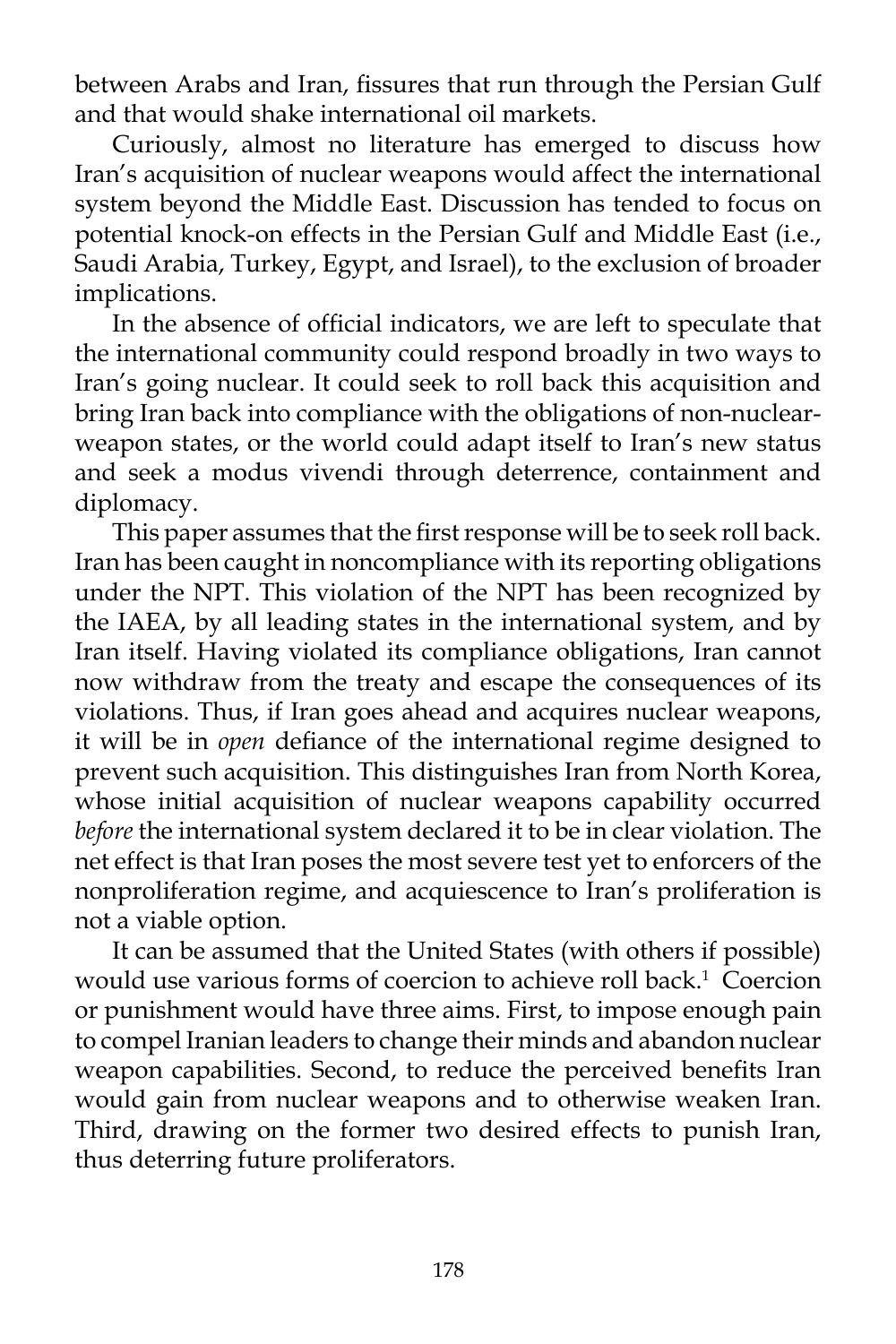Potential coercive options are discussed below, as are the roles of key institutions in authorizing or implementing them. It is worth noting that if Iran were compelled to roll back its acquisition, the benefits to the international system in terms of security, political, and economic developments would be far reaching. The greater challenge is to assess whether the international community would muster enough will and muscle to coerce Iran to roll back, and if it failed, what the consequences might be. These are the matters we address.

 We proceed first by assessing Iran's susceptibility to various forms of coercion. This analysis is rudimentary, but suggestive. How susceptible would Iran be to international political ostracism? To economic sanctions? Would military force of various scales be effective? After considering types of coercion, we then assess the considerations that different actors likely would have in deciding whether to apply each form of coercion. How would the permanent five members of the United Nations (UN) Security Council respond? What about the European Union (EU)? How would Iran's going nuclear affect U.S. relations with Russia? Russia's position vis-àvis the United States and the EU? How would the broader Muslim community and the oil importing states of Northeast Asia likely react to U.S.-led efforts to deal with a nuclear Iran?

 Finally, although this paper assesses the challenge of reversing Iran's proliferation, it also would be wise to consider the alternative strategy of adaptation to a nuclear Iran. If Iran effectively resisted roll back, the United States and others would shift to a strategy of deterring Iran from "using" its nuclear capability as an instrument of coercive diplomacy (nuclear blackmail) or military aggression (using a nuclear umbrella to shield low-intensity conflict in other states). A shift from roll back to a strategy of deterrence and containment would come early if Iran indicated it is deterrable and desired nuclear weapons only to protect its own autonomy, not to alter the status quo in the Gulf and Middle East. Iran's more pragmatic international policy since 1997 suggests that it is moving toward a more status quo orientation and would not wield nuclear weapons provocatively. If this were to prove true, the United States would find it extremely difficult to sustain international cooperation in seeking to coerce Iranian roll back. This paper, however, does not explore the adaptive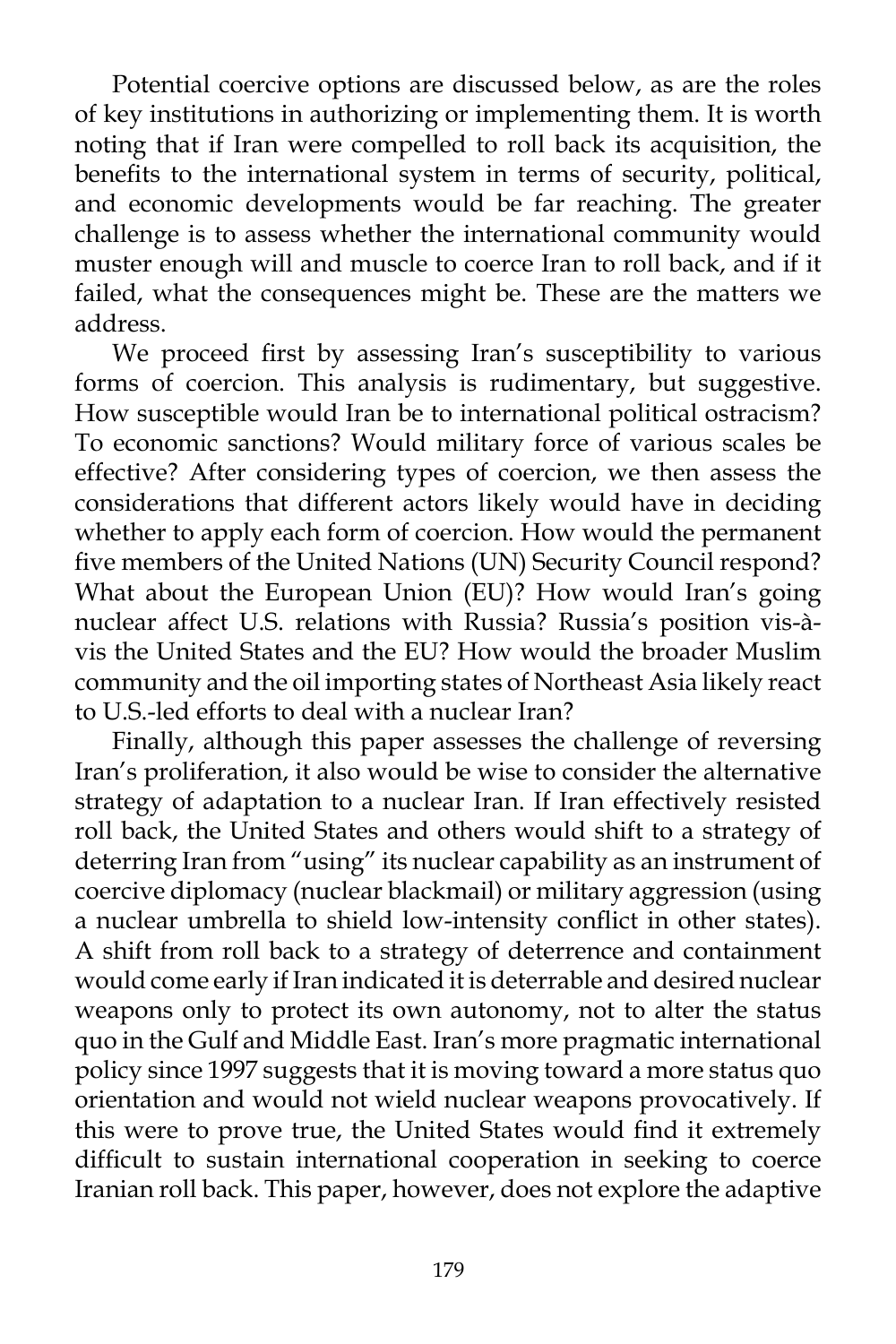strategy of deterrence and containment because such a strategy would not be nearly so difficult for the United States to execute as would be the strategy of rallying international cooperation in roll back.

## **COERCIVE ROLL BACK OPTIONS**

 Coercion can be framed as an escalating ladder of potential measures to raise the cost and pain Iran would experience, with the aim of making Tehran's leaders finally decide to let go of their nuclear weapons capabilities. Political isolation is the first rung. Economic sanctions and potential embargoes comprise a rising series of midrange steps up this ladder. Various forms of military action occupy the next highest rungs.

# **Political Isolation.**

 Iranian elites display great pride in Persian civilization and history. They resent pariahdom in ways, for example, that North Koreans or even Pakistanis do not seem to. The intensity of the Iranian elite's desire for international respect is easily underestimated by U.S. commentators and officials who have little or no contact with Iran. To be sure, the desire to be integrated into the broader international community, to partake in a dialogue of civilizations, is felt most keenly by Western-educated reformers, urban youth, and some business interests. The most conservative elements in Iran, particularly those associated with the Revolutionary Guard, the Guardian Council, and autarkic economic interests, do not consider political isolation a major threat. However, these elements must take care not to stimulate active resistance against themselves by causing Iran's further isolation.

 The utility of political ostracism depends on the political dynamics within Iran at any given moment. The threat of isolation will be more effective in preventing Iran from completing acquisition of nuclear weapon capabilities than it would be in reversing acquisition if Iranian decisionmakers choose to take that course. The conservatives who would decide to defy the international community and acquire the bomb would calculate that political isolation does not threaten their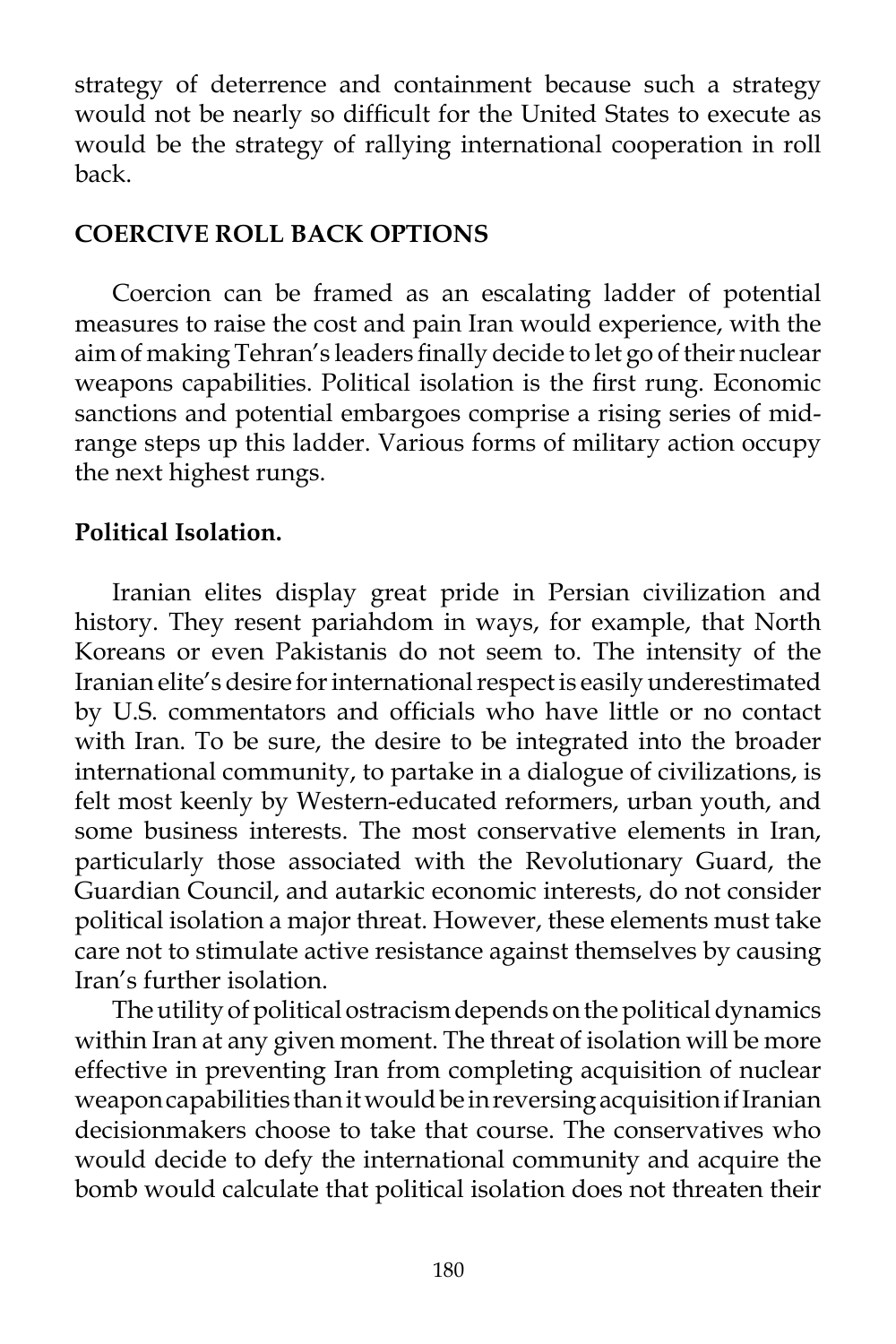hold on power. Otherwise they would be less inclined to take the risk in the first place. Once they have the bomb, abandoning it would be seen as admitting a grave mistake and capitulating to outside pressure. Conservatives would not be compelled by international political opprobrium alone. Were the bomb to be acquired under autarkic leadership, the capacity of subsequent reformist leaders to reverse course would depend on variables that simply cannot be anticipated at this time.

#### **Economic Sanctions.**

 Iran is economically vulnerable. Unemployment is a grave problem, hovering at around 20 percent, and even worse for youth. The Revolutionary government simply has not been able to manage the economy in ways that produce jobs at a pace with growth of the job-seeking public. Beyond necessary regulatory and policy reforms, Iran needs massive capital infusion from abroad to stimulate growth. Therefore, sanctions to cut off investment and exports can deprive the country of badly needed capital and, consequently, growth.

 Two types and targets of sanctions could be considered: against foreign investment into Iran, and against exports of oil, natural gas, and other commodities out from Iran. Between 40 percent and 50 percent of the central government's revenue comes from oil exports, and they constitute about 80 percent of Iran's total export earnings.<sup>2</sup> In order to remain a profitable source of revenue, however, the oil industry needs to be modernized, and new oil fields have to be developed. Iran is counting on approximately \$5 billion per year in foreign investment in order to update onshore fields and develop new ones. Iran needs \$8 to \$10 billion to develop its offshore fields. Similarly, Iran expends about \$1 billion a year in oil imports, mainly gasoline, because it lacks the infrastructure and technology to produce it on its own.<sup>3</sup> Blocking the flow of gasoline imports would, therefore, constitute an additional pressure measure.

 Iran also possesses the second-largest natural gas resources in the world. Although it now lacks the capacity and infrastructure to export significant amounts, Iran could become a leading exporter of natural gas in coming years. Sanctions on natural gas exports would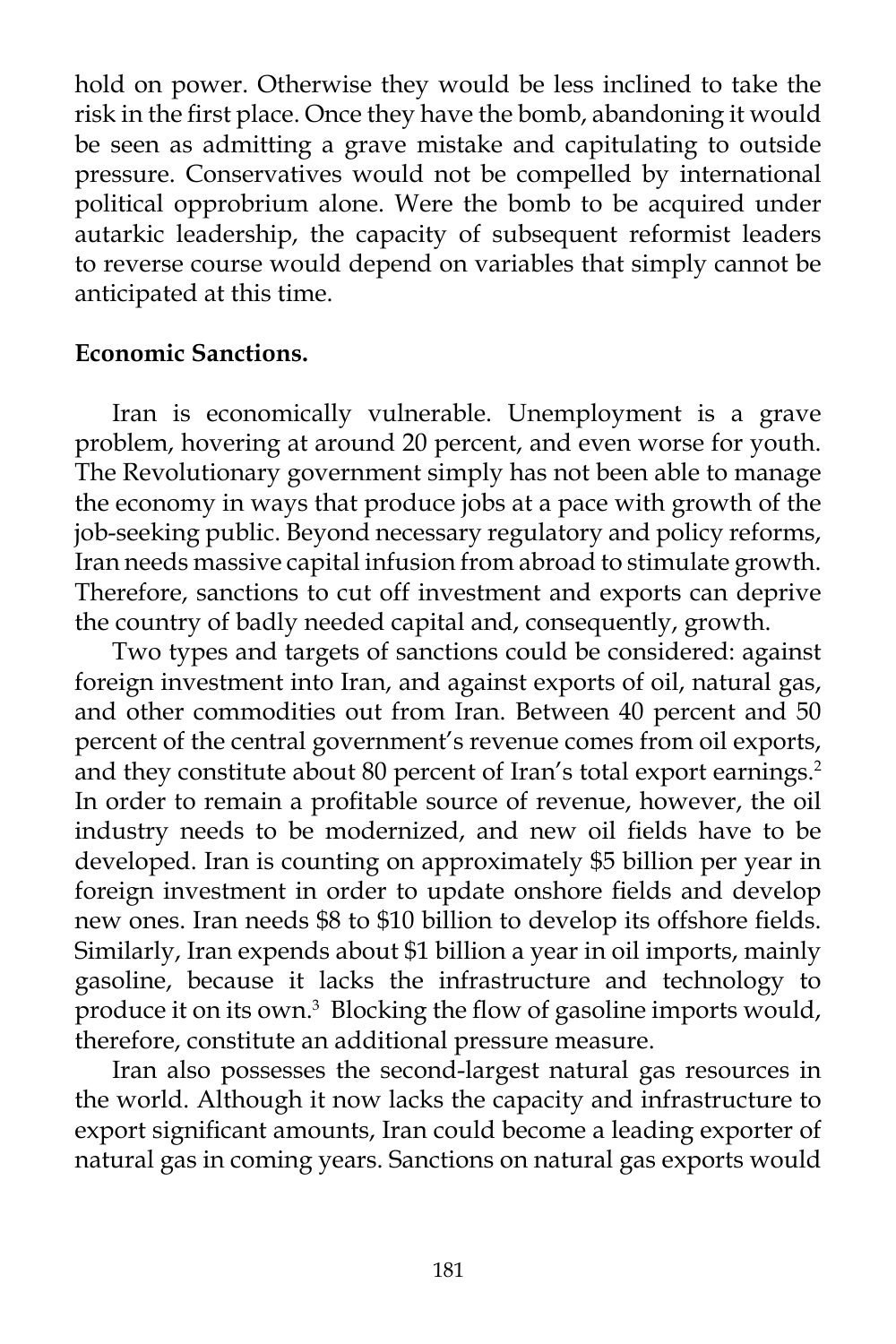send a strong message, but they would not cripple significantly Iran's economy in the short term. Curtailing foreign investment in this industry, however, would more dramatically increase the cost of Iran's noncompliance with the demands of the international community.

*Imposing Sanctions on Foreign Investment in Iran's Energy Sector.*  Without new investment, Iranian officials say that Iran might become a net importer of oil by 2010.4 Despite the threat from U.S. secondary sanctions, several countries have already invested significantly in Iran's energy industry, and more companies are expected to take advantage of latest deals presented by the National Iranian Oil Company, a state-owned enterprise offering 16 new "buyback"5 contracts.

 In the next 2 decades, world energy demand also will shift from oil to natural gas. North America, Europe, and Asia are expected to account for 60 percent of this growth. Because of its proximity, Iran hopes to become a key supplier of European and Asian countries. Despite its vast resources, however, Iran needs large amounts of foreign investment to develop treatment facilities, pipelines, and liquefied natural gas (LNG) tankers for transportation. Moreover, many of these deals are still being negotiated, providing the option of stopping investments before they begin rather than the more difficult task of reining in projects already underway.

 Stopping ongoing projects and deterring key potential investors from Iran's energy industry will be difficult, however. Through 2004, the Iran-Libya Sanctions Act (ILSA) sanctions had not yet been imposed on any foreign company investing in Iran's energy industry. This sanction-forbearance is due largely to questions over the legality of the Act outside U.S. national territory and its jurisdiction over non-U.S. entities. Furthermore, if secondary sanctions were actually to be imposed, the effects on trade relations would be harmful to both parties. It is also not certain that other governments would sanction companies under their own jurisdiction. Iran could threaten to annul any agreements with current partners and offer "sweet" deals to less prominent investors. For instance, China Petroleum & Chemical Corporation (SNP) has already stated that it will not yield to Washington's pressure.<sup>6</sup> Further, despite growing concerns over Iran's nuclear program, Total (France) and Petronas (Malaysia)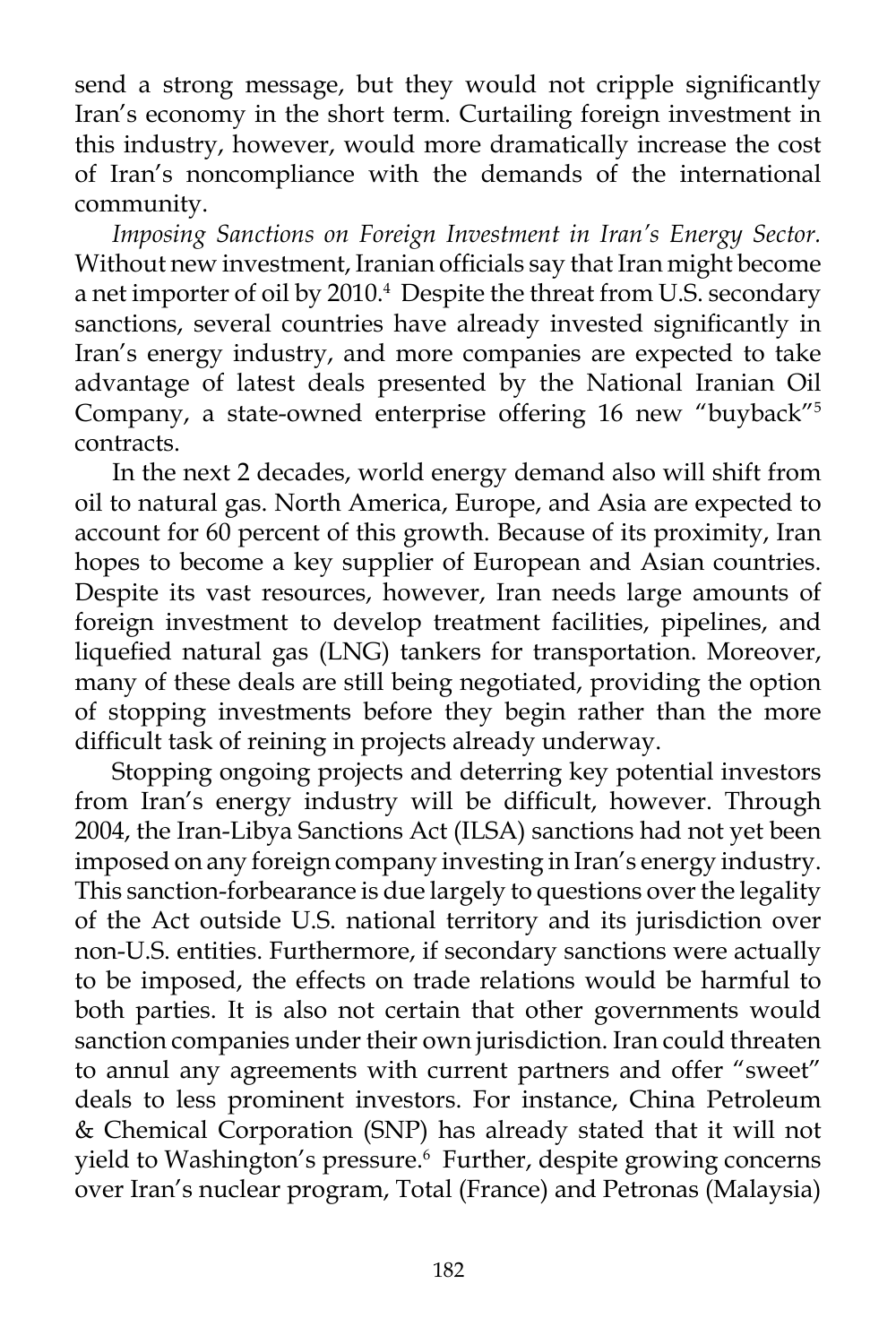recently have agreed to invest \$2 billion for the creation of Pars LNG Company, which will manage the production of 8 million tons of LNG a year. $7$ 

|      | <b>Year Country</b>  | Company                                        | <b>Field</b>             | Value    |
|------|----------------------|------------------------------------------------|--------------------------|----------|
|      | 1999 France          | Elf Aquitaine/Totalfina                        | Doroud                   | \$1,000  |
|      | 1999 France & Canada | Elf Aquitaine & Bow Valley                     | Balal                    | \$300    |
| 1999 | U.K. & Netherlands   | Royal Dutch & Shell                            | Soroush & Nowruz         | \$800    |
| 2000 | Italy                | <b>FNI</b>                                     | South Pars, 4 & 5        | \$3,800  |
| 2000 | Norway               | Statoil                                        | Salman                   | \$850    |
| 2000 | Norway               | Norsk Hydro                                    | Anaran                   | N/A      |
| 2001 | U.K.                 | Enterprise Oil                                 | South Pars, 6,7 & 8      | N/A      |
| 2001 | Sweden               | <b>GVA Consultants</b>                         | Caspian Sea              | \$226    |
| 2001 | Italy                | ENI                                            | Darkhovin                | \$550-   |
|      |                      |                                                |                          | 1,000    |
| 2001 | Japan                | Japex, Indonesia Petroleum Azadegan<br>& Tomen |                          | \$2,500  |
|      | 2002 Canada          | Sheer Energy                                   | Masjid-e-Soleman         | \$80     |
|      | 2002 South Korea     | LG Engineering Group                           | South Pars, 9&10         | \$1,600  |
|      | 2002 Norway          | Statoil                                        | South Pars, 6,7 & 8      | \$300    |
|      | 2002 South Korea     | Hyundai                                        | <b>Processing Trains</b> | \$1,000  |
|      | 2002 Spain           | Cepsa & OMV*                                   | Cheshmeh-Khosh           | \$300    |
| 2003 | Japan                | Japanese Consortium                            | South Pars, 6, 7, & 8    | \$1,200  |
| 2004 | Japan                | Japex, Indonesia Petroleum Azadegan<br>& Tomen |                          | \$2,500  |
| 2004 | France & Malaysia    | <b>Total &amp; Petronas</b>                    | Pars LNG                 | \$2,000  |
| 2005 | China                | Zhuhai Zhenrong Co.                            | LNG deal                 | \$20,000 |

\* Cepsa and OMV annulled their contract after 3 years of negotiations.

### **Table 1. Foreign Investment in Iran's Energy Sector (millions of dollars).8**

 Yet, the task is not impossible. Steps have already been taken toward building a coalition to block new investments in Iran's oil sector, where Iran might have tremendous natural resources but is certainly not the only place to invest. Russia and the nearby Caspian oil fields of Kazakhstan and Azerbaijan are potential destinations for foreign investors.

 Furthermore, after 3 years of negotiations, Spanish companies have pulled back, alleging commercial issues.<sup>9</sup> John Browne, chief executive of U.K's British Petroleum (BP), has also expressed his concerns over investing in Iran, given the current international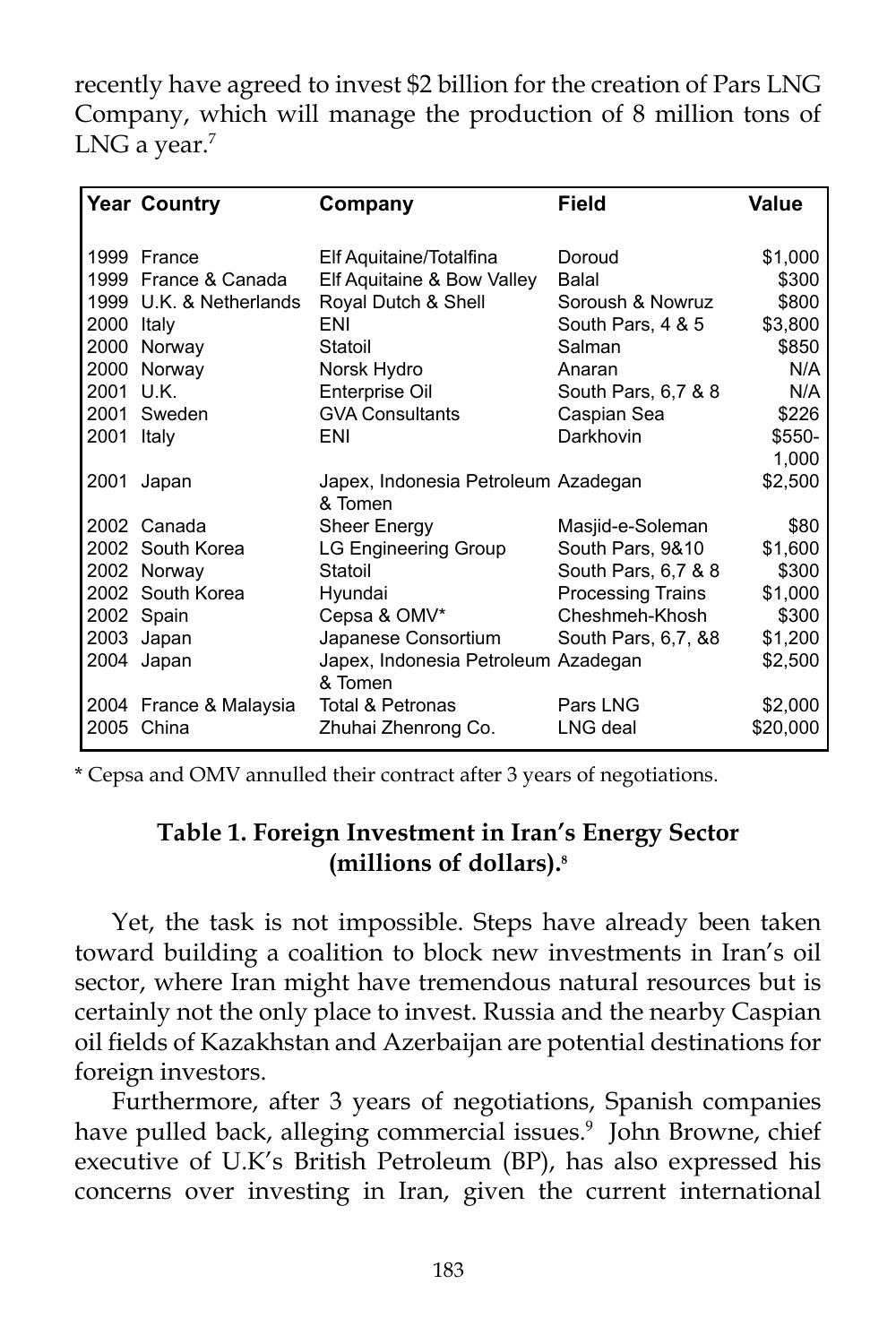political environment.10 And although a Japanese consortium has recently agreed to develop the vast Azadegan oil field, negotiations took 4 years, in part because Japan shares U.S. interests in nonproliferation and also did not want to jeopardize U.S.-Japanese trade relations.

*Oil Exports.* Iran's key oil customers include Japan, China, South Korea, Taiwan, France, Germany, and Italy. These countries are among the world's top petroleum net importers, and together they receive about 1.2 million bbl/d out of the 2.6 million that Iran exports daily.<sup>11</sup> Although Germany and France have shown a decrease in demand for Iranian oil in the last decade, Japan, China, and South Korea have increased it, and even Italy still imports about 8.8 percent of its oil from Iran. Therefore, establishing sanctions on Iranian oil would entail convincing these countries to stop oil trade with Iran, or at least to significantly decrease it. Their compliance would, in turn, require that they be provided with a reliable alternative source of oil supply.

|             |       | 1991 |                |       | 2001        |                |
|-------------|-------|------|----------------|-------|-------------|----------------|
|             | Total | Iran | <b>Percent</b> | Total | <b>Iran</b> | <b>Percent</b> |
| Japan       | 5,458 | 385  | 7.053          | 5.324 | 531         | 9.973          |
| China       | N/A   | N/A  | N/A            | N/A   | 24212       | 6.700          |
| South Korea | 1,384 | N/A  | N/A            | 2.831 | 155         | 5.475          |
| France      | 2,166 | 172  | 7.94           | 2,241 | 76          | 3.391          |
| Germany     | 2,829 | 53   | 1.873          | 2,922 | 1           | 0.342          |
| Italy       | 2,168 | 233  | 10.747         | 2,129 | 188         | 8.830          |

## **Table 2. Main Importers of Iranian Oil (Million Barrels per Day).13**

 Approximately 1.2 million bpd would have to be redirected to this group of countries.14 One possible source is Saudi Arabia, which, on its own, has an excess capacity of 1.4-1.9 million bpd, as of the year 2003.15 Venezuela, too, has the capacity to expand production by 1 million bpd with stable foreign investment.<sup>16</sup> Other Organization of Petroleum Exporting Countries (OPEC)<sup>17</sup> such as the United Arab Emirates (UAE), Kuwait, Nigeria, and Libya also have the capability to increase production at no significant additional cost.18 In addition, non-OPEC countries such as Norway, Mexico, and more importantly,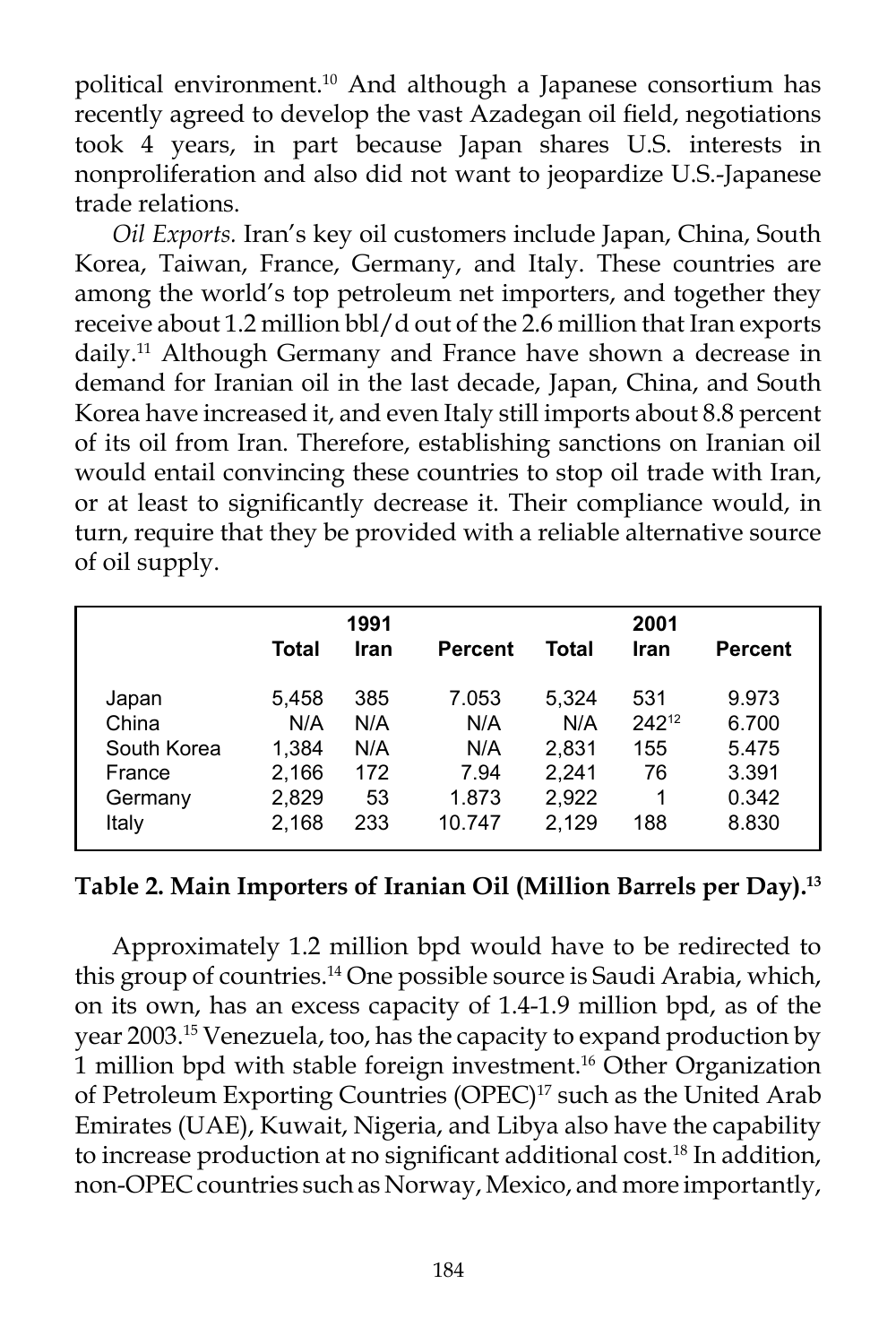Russia, would be prime sources of extra oil supply. Without almost one-half of its oil exports revenue, the Iranian central government would be seriously depleted of important resources.

| Country                     | <b>Production</b> | <b>Consumption</b> | <b>Net Exports</b> |  |
|-----------------------------|-------------------|--------------------|--------------------|--|
| Saudi Arabia                | 9.1               | 1.3                | 7.8                |  |
| Russia                      | 6.7               | 2.4                | 4.3                |  |
| Norway                      | 3.3               | 0.2                | 3.1                |  |
| Venezuela                   | 3.1               | 0.5                | 2.7                |  |
| Iran                        | 3.8               | 1.2                | 2.6                |  |
| <b>United Arab Emirates</b> | 2.5               | 0.3                | 2.2                |  |
| Iraq                        | 2.6               | 0.5                | 2.1                |  |
| Kuwait                      | 2.2               | 0.2                | 2.1                |  |
| Nigeria                     | 2.1               | 0.3                | 1.9                |  |
| Mexico                      | 3.5               | 2.0                | 1.4                |  |
| Libya                       | $1.5\,$           | 0.2                | 1.3                |  |
| Algeria                     | 1.4               | 0.2                | 1.2                |  |
| United Kingdom              | 2.8               | 1.7                | 1.1                |  |

**Table 3. Top Petroleum Net Exporters, 2000 (Million Barrels per Day).19**

 More complex issues to consider are the political and economic implications that could derive from this kind of punishment. Sanctions against Iranian oil could be seen as an indirect reward to substitute supplier countries that are less than democratic. This could undermine international will to cooperate with sanctions. More likely, countries necessary for effective sanctions against Iranian exports would be reluctant to endanger their important nonoil trade relations with Iran (see discussion below.) At the same time, it is difficult to predict how oil-producing states would react to the oil sanctions. Although oil prices have been highly volatile in the last 25 years, Iranian oil customers might decide not to comply with the oil embargo if oil producers take advantage of the situation by significantly increasing already-high oil prices. Furthermore, the political instability in countries such as Venezuela might add to the pressure on oil prices to reach levels not acceptable to importing states.

 In short, sanctioning Iranian oil exports would require many major states to put nuclear counter-proliferation ahead of economic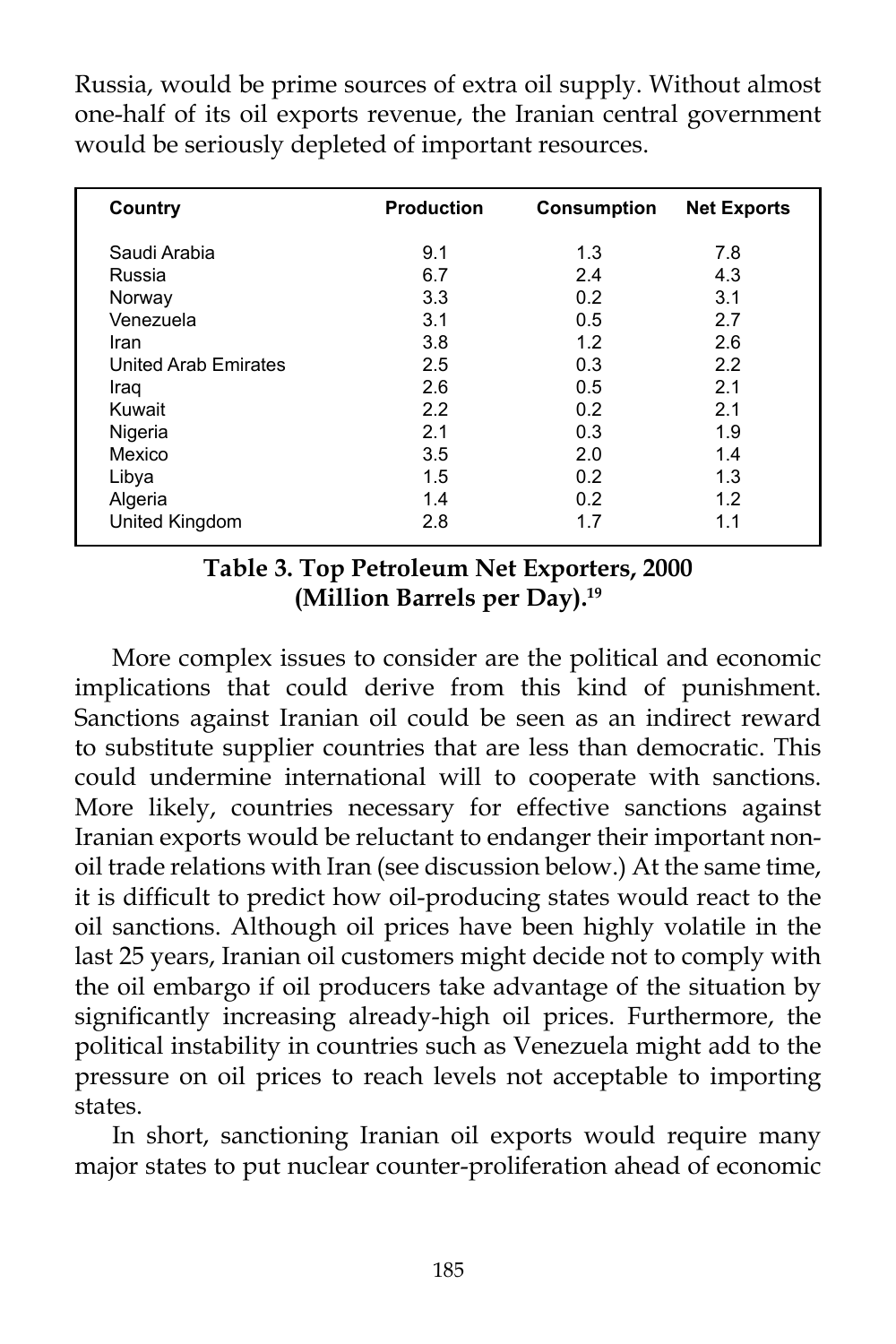well-being, at least in the near term. In democracies, elected leaders would calculate whether their publics would care more about the security implications of Iranian nuclear weapons than rises in their cost of living. These calculations would in turn be affected by national threat perceptions and by the process by which sanctions would be authorized. Would a nuclear Iran be seen as a threat primarily to Israel and U.S. forces in the Persian Gulf? Would key European Union states feel more threatened by Iranian nuclear weapons or by inflation? Major Asian importers of Iranian oil probably would not feel directly threatened by Iranian nuclear weapons and therefore less inclined to cooperate with sanctions. This reluctance would be greater still, if sanctions were seen as primarily a U.S. "project". Thus, it would be vital to obtain UN Security Council authority for such sanctions, in order to broaden the legitimacy of such action, and if done under Chapter VII, to make all states obligated to impose sanctions.

*Tackling Iran's Non-oil Exports*. Iran's non-oil exports constitute about 15 percent of the country's total export revenues (about \$6 billion in 2003). Products include carpets, fruits and nuts, and chemicals. The United Arab Emirates, Germany, Azerbaijan, Italy, Japan, China, and India are among Iran's major customers. Curtailing imports from Iran might not significantly cripple Iran's economy. If the ban on imports was multilateral, however, the message to Iran might be significant enough that, in addition to other sanctions, it could either force Iranian leadership to reconsider its nuclear aspirations, or provoke strong protest within Iran's civilian population against the direction of the government's policies.

*Tackling Exports to Iran*. Perhaps as significant and hard to achieve as a multilateral ban on Iranian non-oil exports, would be to restrain other countries' exports to Iran. Although previous sanctions on U.S. exports forced Iran to find new providers, the cost that Iran has incurred in value and quality, particularly on high-tech products, has been significant. Iran is presently in great need of machinery, transportation vehicles, chemical products, iron, and steel. Current major suppliers to Iran include the European Union (EU), with 37.2 percent of Iran's total imports; Russia, with 5.6 percent; the UAE, with 5.5 percent; and Japan, with 5 percent. $20$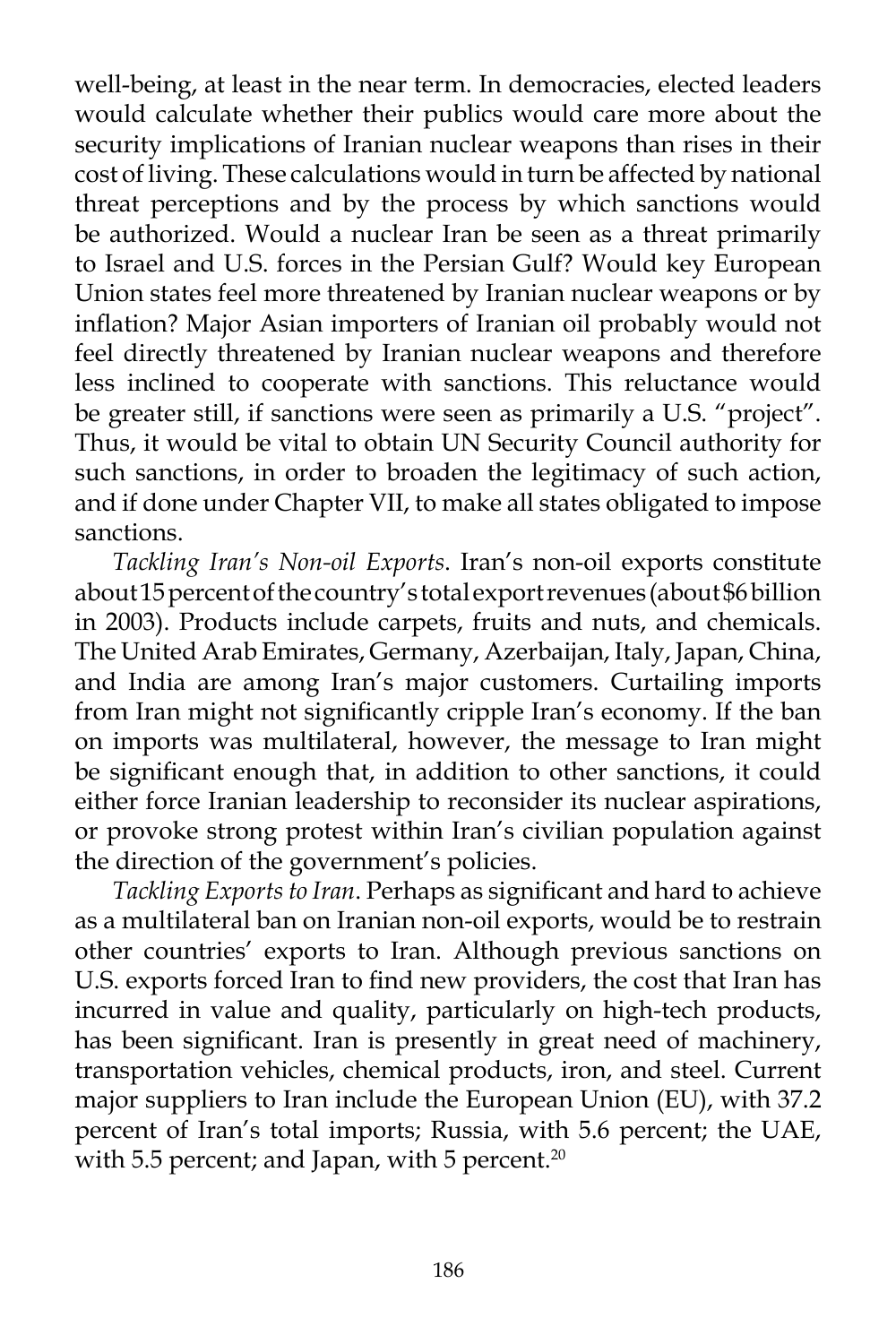|                             | 1997/98 | 2001/02 |  |
|-----------------------------|---------|---------|--|
| <b>United Arab Emirates</b> | 286     | 641     |  |
| Germany                     | 392     | 313     |  |
| Azerbaijan                  | 194     | 314     |  |
| Italy                       | 276     | 192     |  |
| China                       | 62      | 177     |  |
| India                       | 95      | 187     |  |
| Japan                       | 104     | 239     |  |
| Ukraine                     | 84      | 142     |  |
| <b>USA</b>                  | 5       | 108     |  |
| <b>Others</b>               | 1,412   | 2,252   |  |
| Total <sup>21</sup>         | 2,910   | 4,565   |  |

# **Table 4. Main Customers of Iran's Non-oil Exports (millions of dollars).22**

 The EU in this case is in a very strong position to influence Iran's behavior. The EU and Iran are negotiating a "Trade and Co-operation Agreement" that is contingent on Iran's compliance with the Europeans' demands to resolve the nuclear proliferation crisis, to cease support of terrorist groups and actions, to support a peaceful resolution of the Middle East conflict, and to end abuses of human rights. This treaty is of particular significance because, despite repeated attempts, the World Trade Organization (WTO) keeps denying Iran access into the trade organization. The fear of isolation against a unified front between the United States, Europe, and Japan would dramatize the cost in any cost/benefit analysis by the Iranian leadership and thus compel it to abandon any desires to pursue a nuclear weapons program. Moreover, Iran's dependence on Germany, France, Italy, and the U.K. for imported machine tools poses a vulnerability that could be exploited by targeted sanctions. Russia, too, would be forced to collaborate with this multilateral sanctions regime or face the possibility of being left without its privileges at the G8 negotiation table.<sup>23</sup>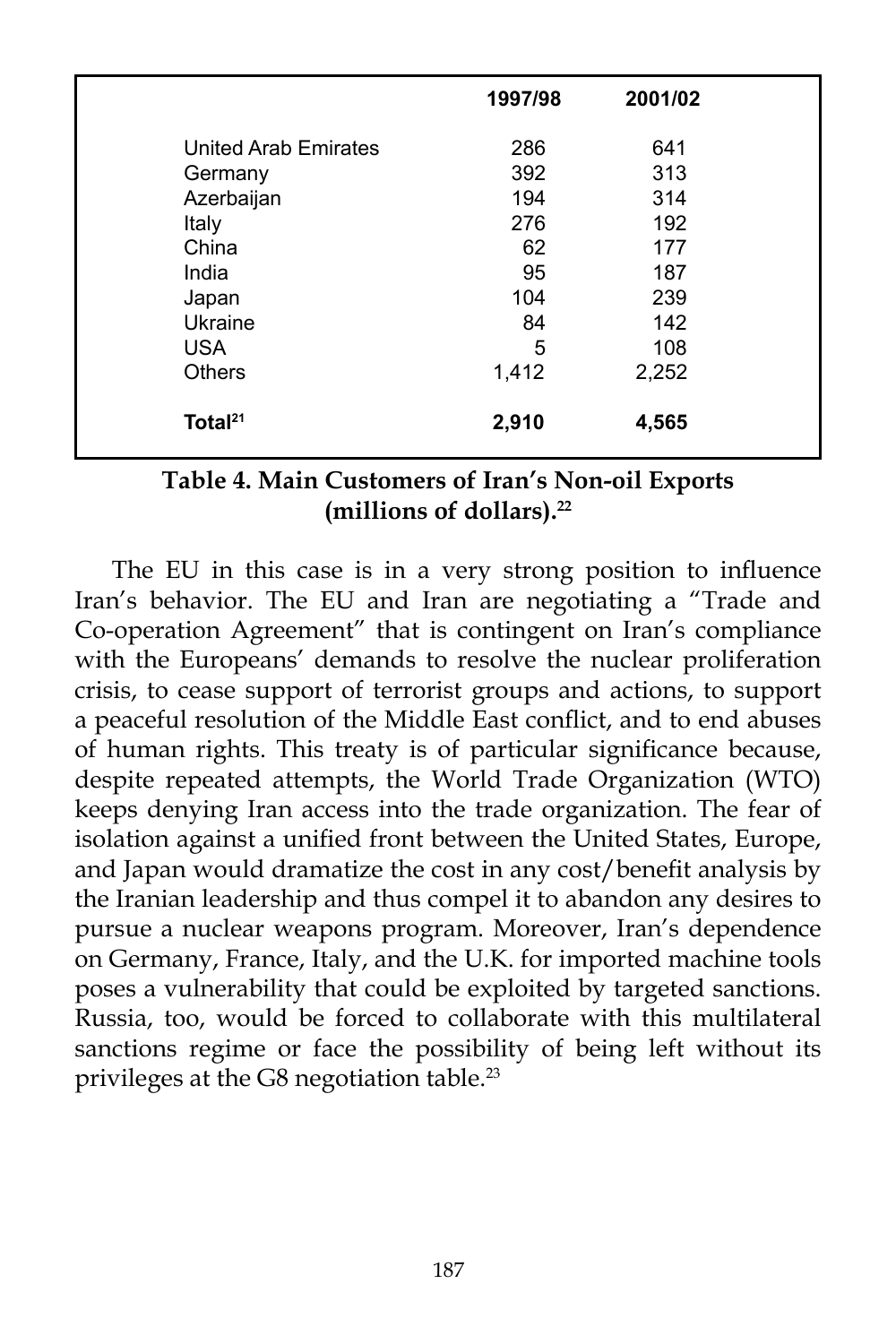| <b>Product</b>                                           | 1997/98 | 2001/02 |
|----------------------------------------------------------|---------|---------|
| Food and live animals                                    | 2,508   | 2,106   |
| Grains and derivatives                                   | 1,705   | 1,472   |
| Beverages and Tobacco                                    | 8       | 18      |
| Raw nonedible products                                   | 647     | 675     |
| Mineral products, fuel, oil products,<br>and derivatives | 265     | 578     |
| Vegetable and animal shortening                          | 434     | 388     |
| Chemical products                                        | 1,890   | 2.384   |
| Goods classified by composition                          | 2,720   | 3,319   |
| Iron and steel                                           | 1,290   | 1,895   |
| Transportation vehicles, machinery and tools             | 5,045   | 7,565   |
| Nonelectric machinery                                    | 2,672   | 4.051   |
| Electric machinery, tools and appliances                 | 1,444   | 1,819   |
| Transportation vehicles                                  | 929     | 1,696   |
| Miscellaneous finished products                          | 384     | 535     |
| Other                                                    | 295     | 57      |
| Total                                                    | 14,196  | 17,626  |

**Table 5. Value of Imports by Product (millions of dollars).24**

|                    | 1997/98 | 2001/02 |
|--------------------|---------|---------|
| Germany            | 1,854   | 1,807   |
| <b>UA Emirates</b> | 562     | 1,633   |
| Russia             | 704     | 914     |
| Italy              | 795     | 996     |
| South Korea        | 552     | 958     |
| Japan              | 882     | 787     |
| France             | 675     | 1,109   |
| China              | 395     | 887     |
| <b>Brazil</b>      | 294     | 896     |
| U.K.               | 681     | 666     |

### **Table 6. Iran Main Import Suppliers (millions of dollars).25**

 France, Germany, Italy, and the U.K might be faced with a difficult but necessary choice. Regardless of their differences with the United States, these countries must prove that they are truly committed to the basic premises of the "Trade and Co-operation Agreement." If Iran decides to restart its uranium enrichment program or impede IAEA inspections, French, German, Italian, and U.K leaders will have to compromise very significant profits (based on 2002 data, about \$1,109, \$1,807, \$996, \$666 million in exports, respectively.) The gains from doing so, however, would translate into international security.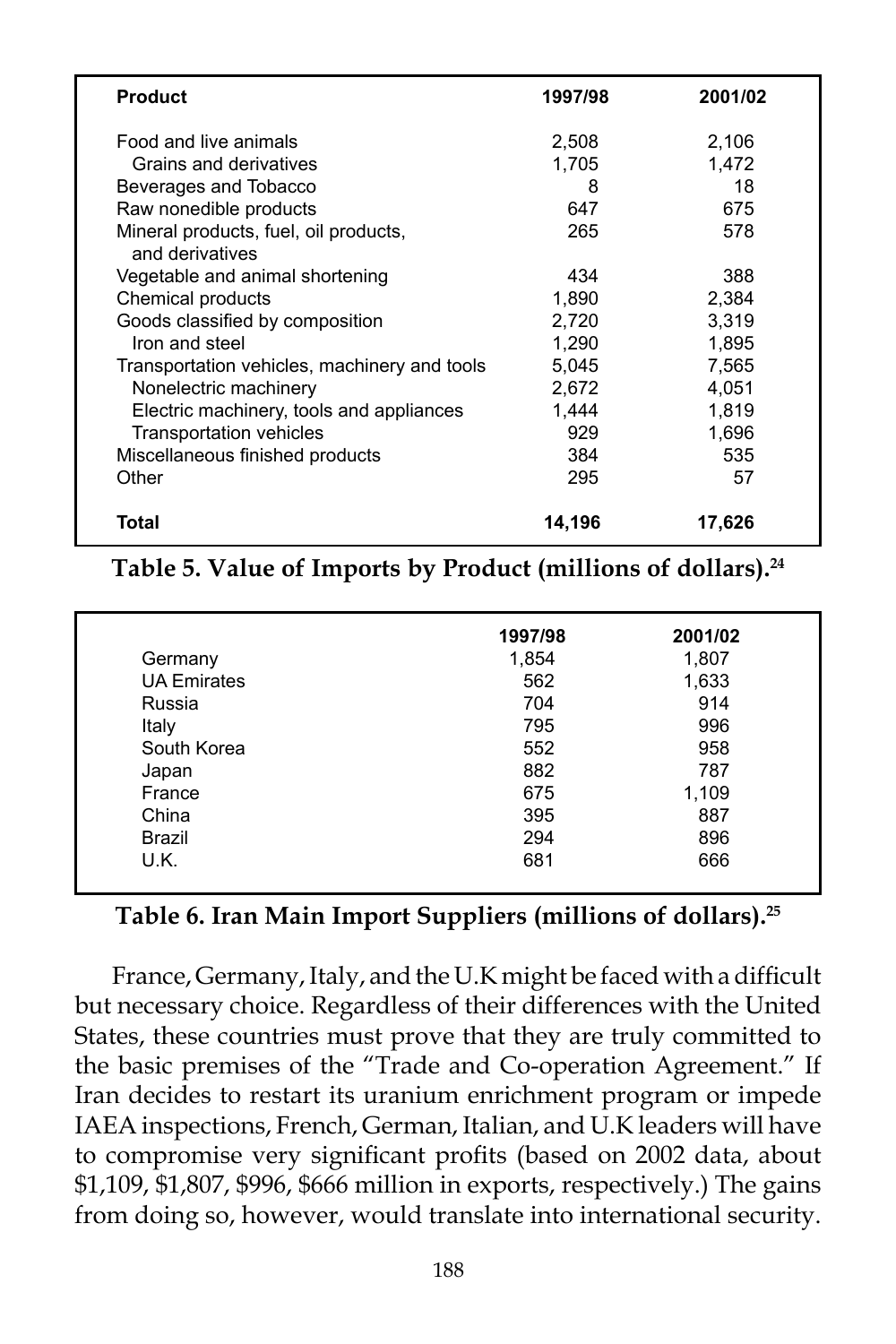Again, the question would be the relative priority that various polities attach to nonproliferation compared to economic growth. Attaining collaboration from these countries is uncertain precisely because the economic relations between the two sides are very significant. Italy, for instance, has not only shown great reluctance to constrain trade with Iran, but has also claimed that some sort of recognition or reward measures should be given to Iran for showing improved cooperation regarding its nuclear program.<sup>26</sup>

*Tackling Credit by International Financial Organizations.* As a state designated a supporter of terrorism, Iran has been forbidden since 1984 from receiving any U.S. contributions to international financial institutions. The U.S. Government has also lobbied other country members of such international bodies to uphold their donations. For 7 years, the United States was successful in ensuring multilateral cooperation from members of the World Bank Group. Between July 1993 and May 2000, a coalition among the G7 states blocked all contributions from the World Bank to Iran. Consensus broke, however, when European partners adopted an engagement strategy with Iran. Since then, the World Bank has awarded four loans for development projects in Iran: \$145 million for the Tehran Sewerage Project, \$87 million for the Primary Health Care and Nutrition Project, \$20 million for the Environmental Management Support Project, and \$180 million for the Earthquake Emergency Recovery Project.<sup>27</sup> In addition, \$150 million will be directed to establishing a local development fund, \$80 million for a low-income housing project, \$120 million for a water supply and sanitation project and \$295 million for a "deurbanization" project.<sup>28</sup> As major contributors to international financial institutions and trade partners with Iran, European countries have, once again, a pressure point to force Iran to comply with its obligations under the NPT.

 It should be noted, however, that despite economic pressures throughout the last 3 decades, Iran has never applied for assistance to the International Monetary Fund (IMF). While other countries have chosen to receive loans from the IMF's Contingency and Compensatory Financing Facility (CCFF), Iran has implemented arduous structural reforms that, in the long term, have helped the country to ensure economic growth.29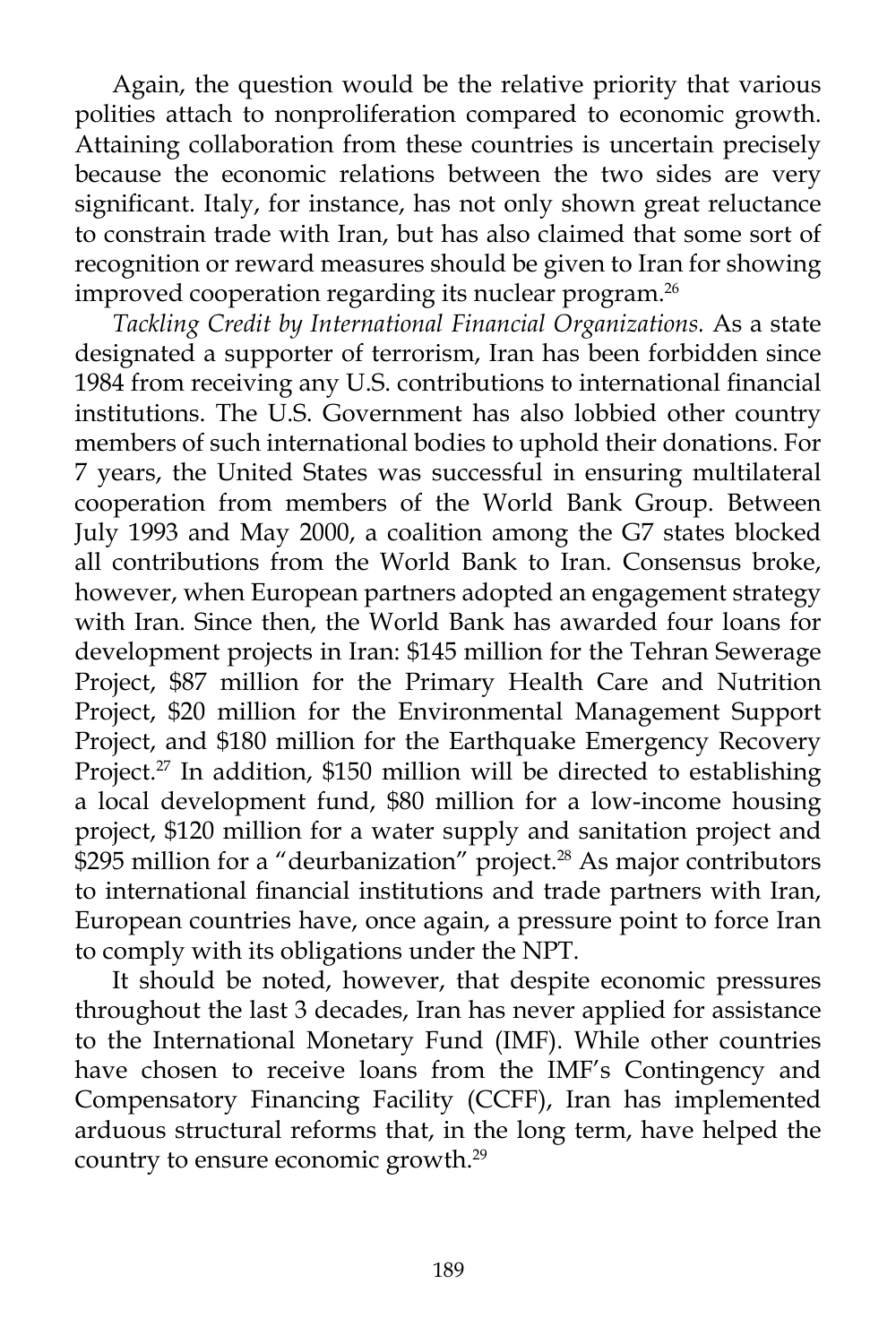### **Use of Force.**

 The most direct and limited way to apply force to reverse or contain Iran's nuclear acquisition would be to destroy key nodes of Iran's nuclear infrastructure. If, for the sake of this analysis, Iran is assumed already to have acquired at least a few nuclear weapons, the military task becomes even more complicated. Enforcers would want to destroy extant weapons as well as production infrastructure.

 Experience with Iraq and, more speculatively, North Korea suggests that reliable intelligence will not exist on the exact location of Iran's nuclear weapons and all relevant production infrastructure. The lack of high confidence that all desired targets could be identified and destroyed need not preclude attacks. Degradation of some but not all capabilities could still be deemed valuable enough to warrant attack, both to limit Iran's capacities and to demonstrate resolve.

 Yet, lack of high confidence in destroying all weapons and production capabilities would raise the major question of Iran's potential use of surviving nuclear weapons against U.S. forces and allies. An attack on Iran would make Iranian counterattacks more likely. Many, especially in the Muslim world, would find such responses justified. This would affect the calculus of the long-term political and strategic effects of attacks on Iran. Would such attacks weaken, rather than strengthen, international support for those who authorized and/or conducted the attacks? Depending on the perceived legitimacy of the attacks, and their consequences, the lesson could be that a few select states should seek nuclear weapons to deter illegitimate exercise of force by, say, the United States. Others, including in Europe, could express disaffection with "U.S. militarism" by defecting from cooperation with the United States in nonmilitary nonproliferation initiatives. Again, the conditions and agencies through which such attacks on Iran were authorized would affect their perceived legitimacy.

 Iran does not lack means to deter and/or retaliate against military attacks against it. Iranian Revolutionary Guards reportedly have deployed action cells in Iraq. These cells appear not to have been activated yet, but rather are to provide capabilities to attack U.S. forces in the region if Iranian decisionmakers judge it necessary to respond to U.S. actions in Iraq and/or against Iran. Nor can the possibility be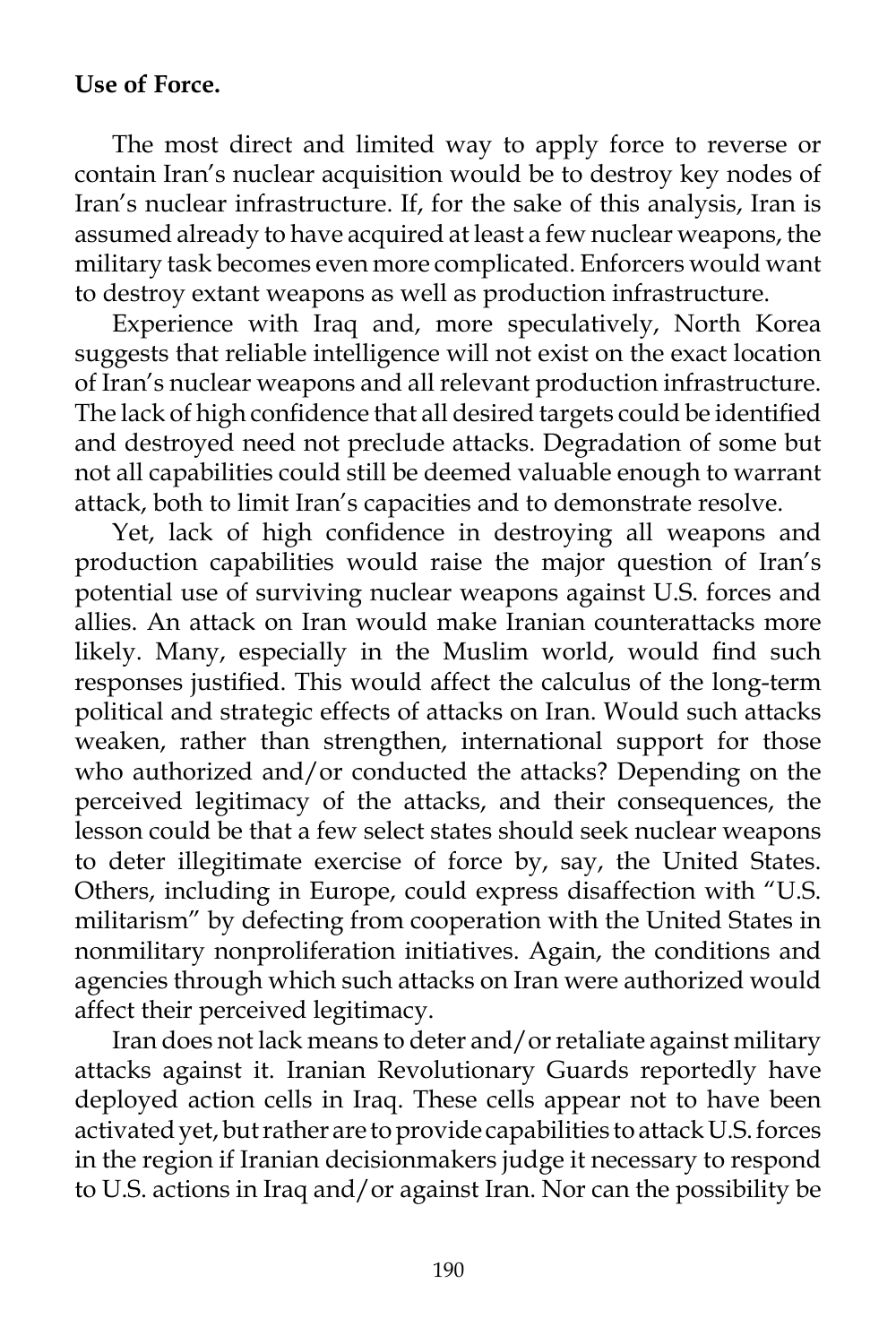dismissed that Iran has "terrorist" capabilities deployed in Europe, South America, or even the continental United States for activation "if necessary." Again, these capabilities could be seen as a form of asymmetric strategic deterrence against U.S. action.

 Of course, the United States and/or a multilateral coalition, or the UN Security Council could decide that a nuclear Iran poses a threat to international peace and security sufficient to warrant military action to remove the current government in Iran. Regime removal in Iran would be more demanding than the invasion of Iraq. Without pretending a detailed analysis, one can say that current military and international political and economic conditions militate against such a risky enterprise. Among other things, it is practically impossible to estimate how events in Iran would evolve following a military action to remove the current government, even if such action were feasible. Those who would contemplate forcible regime change would be obligated to posit realistic scenarios and means to effect a future in Iran better than the current situation.

 The United States also could contemplate supporting armed opponents of the current regime to take power in Iran. This would lower the direct risk to the United States, but would attract almost no international support. The United States likely would rely in part on the Mujaheddin-e-Khalq (MeK) to conduct such an insurgency. Given that the United States itself has deemed the MeK a terrorist organization, and given widespread international misgivings over the U.S.-U.K. 1953 coup in Iran, Washington could expect almost no international support for such a regime change effort. Indeed, the effort would seriously harm U.S. legitimacy.

 In sum, if Iran acquires nuclear weapons, the options for coercive measures to roll back this capability are highly problematic. Political isolation, alone, would seem inadequate. Military force would be unlikely to "solve" the problem in the sense of completely eliminating Iran's nuclear wherewithal. Use of force would likely unleash dangerous counteractions by Iran, which, in turn, would likely dissuade many in the international community from supporting such measures. A tremendous campaign to remove the offending government in Iran would seem beyond the means and will of the United States and the international community today. Robust economic sanctions, beyond those yet applied to any country,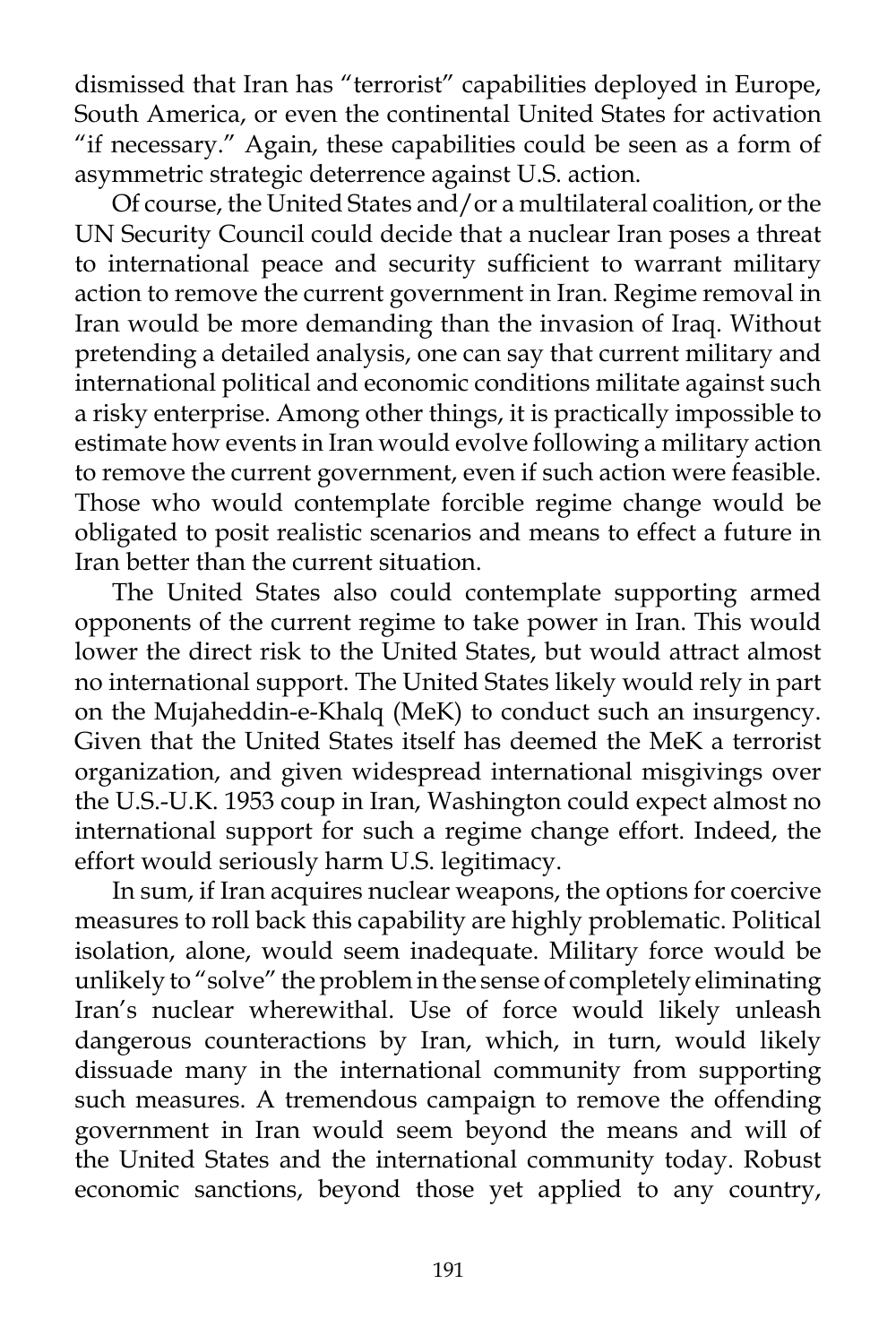would seem more promising, though still highly problematic. The willingness to effectively apply such sanctions would depend heavily on the development of a widespread consensus that Iran's proliferation is such a grave threat to international security and order that leading states and institutions of the international system must act decisively.

## **How are key national and international actors likely to interpret and respond to Iran's acquisition of nuclear weapons?**

 This section explores how key actors likely would deal with the aftershocks of Iran's acquisition and cooperate with efforts to compel Iran to roll back. It should be noted, however, that if roll back fails within a couple of years, many in the international community will defect and pursue a strategy of adapting to a nuclear Iran through deterrence, containment, and diplomacy.

### **The UN Security Council.**

 The United States, U.K., and France, as well as other leading UN states such as Japan and Germany, appear determined to compel Iran to adhere to its obligations under the NPT and to prevent Tehran from acquiring nuclear weapons capabilities. Yet the ultimate (or penultimate) test will come if and when the Iranian matter is forwarded to the UN Security Council. The course of prevention will not be complete unless and until the Security Council, as the ultimate enforcer of the NPT, addresses the challenge.

 Presumably, then, if Iran does acquire nuclear weapons, it will be either in defiance of the Security Council or in the aftermath of the Council's failure to act. Specifically, this means that the United States, U.K., France, Russia, and China will have failed to act effectively together. In this case, some of these five states will either have to act more decisively to roll back a capability they failed to prevent from developing, or adjust their own policies and global institutions to overcome the implications of this failure.

 If the Security Council were unified in the "prevention" stage, and Iran had defied a strong Council position, then the Council would be more likely to cooperate to authorize punitive measures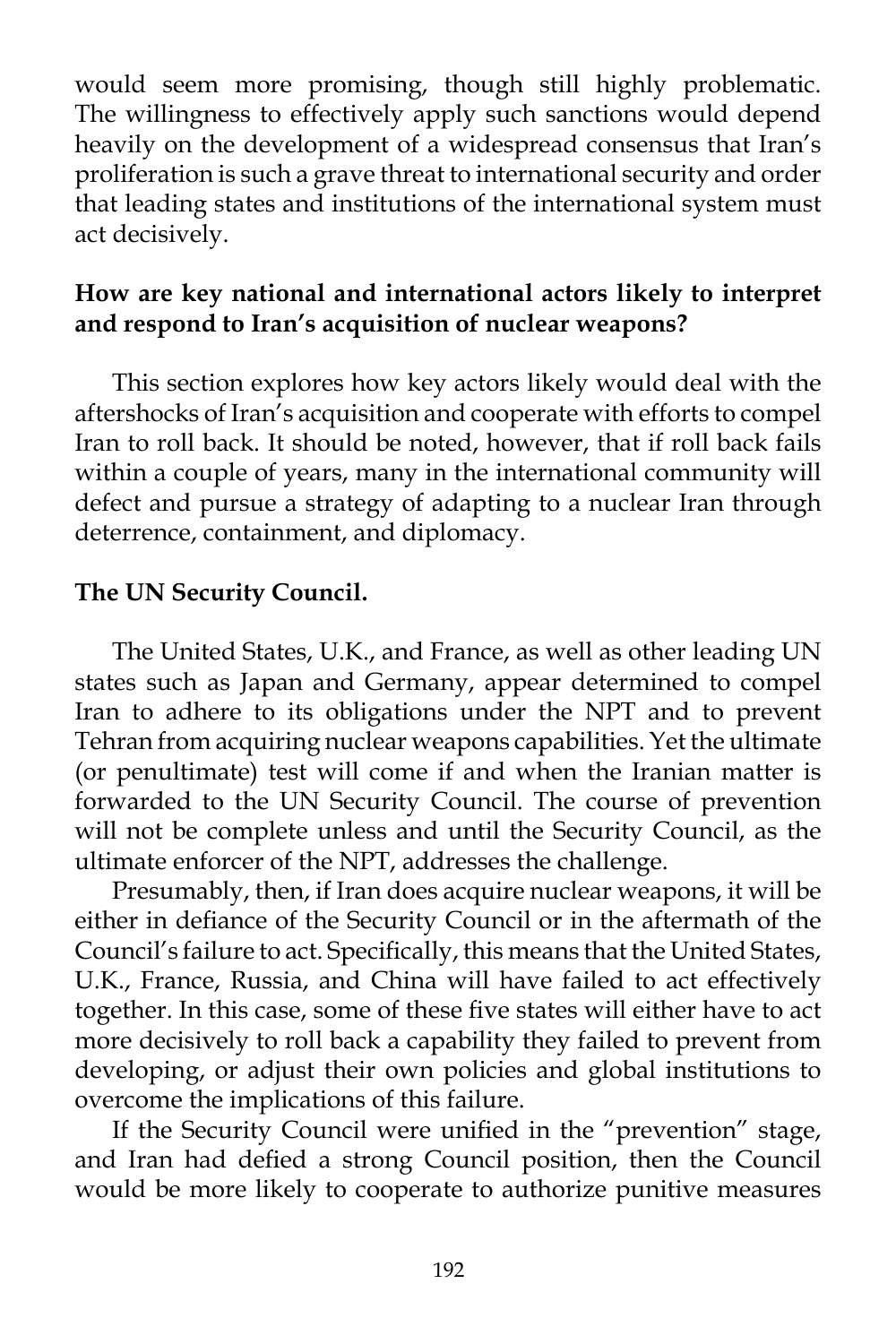such as strong sanctions. Authorization of military action would be less likely, especially if events in Iraq do not yield durable progress. Still, under this scenario, the Council could be expected to impose unprecedented political and economic costs on a proliferator—Iran. The imposition of such costs would preserve at least some vital role for the Council as an enforcer of international peace and security.

 If Iran's defiance came before the Security Council had occasion to consider proposed antiproliferation resolutions by the United States and other states, Iranian proliferation would hasten the adoption of tougher new norms and enforcement mechanisms. The ensuing response would be like shutting the barn door after at least one horse escaped, but the argument would be "better late than never."

 It is more likely, though, that if Iran acquires nuclear weapons, it will be in the context of disunity among the P-5 in trying to prevent it. In this scenario, there would be mutual recriminations among the P-5 over blame for the breakdown in prevention. Some members, then, would have to be willing to retreat from prior positions and rededicate themselves to seeking unity. Decisions whether to alter policies would occur in a highly charged international atmosphere, with domestic tensions in each of the capitals—not an environment conducive to the sort of statesmanship the situation will require.

 Based on recent performance, we can anticipate that the United States would be charging at least one or two of the other members with fecklessness, and they in turn would be charging the United States with recklessness. Depending on how this contest played out, it is conceivable that the United States and other members would conclude for different reasons that the Security Council simply cannot fulfill its security-providing function. In such a circumstance, it is unlikely that the Security Council would authorize truly robust economic sanctions against Iran, or military reprisals. The Security Council's position in the international system would be gravely damaged, perhaps beyond repair for the foreseeable future.

#### **The European Union.**

 If any entity has economic and political leverage over Iran, the EU is it. Historical and current animosities between Iran and the United States make rapprochement between them extremely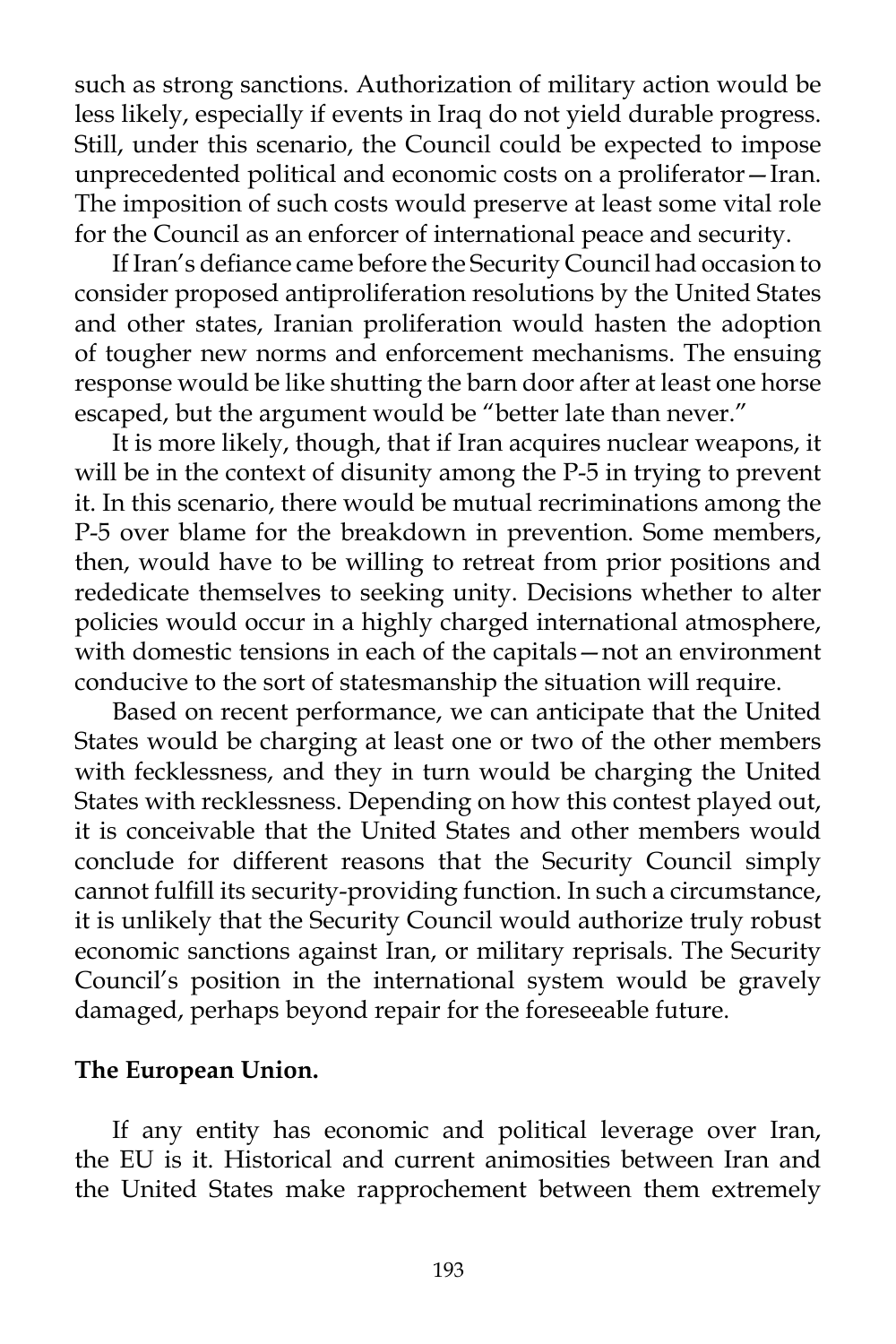difficult, whereas Iranian desire for community with Europe is relatively uncomplicated. The more revolutionary segments of Iran do not appear so interested in ties with Europe that they would alter policies significantly, but reformers and pragmatic conservatives wish to take steps to accommodate European concerns.

 Iranians desire ties with Europe for identity and political reasons and for economic interests. The EU has conditioned its willingness to open relations with Iran on Tehran's compliance with nonproliferation rules, human rights, and disavowal of terrorism. A special trade relationship is the key incentive the EU offers conditionally.

 If Iran goes ahead and acquires nuclear weapons, EU leaders will likely block trade and other forms of normalization. Imposing more punitive sanctions would be more difficult, given aspirations of European energy corporations. However, proscriptions on investment in Iran could be seen as a minimal EU action to uphold the international norm against proliferation. An embargo on Iranian oil exports would be more difficult, but if the United States were prepared to suffer the global economic consequences, the EU would be hard-pressed not to go along given the failure of their strategy of engagement to dissuade Iran from acquiring nuclear weapons. (Again, this calculus would be altered if the United States were seen to undermine the EU's diplomatic strategy to prevent Iran's acquisition and could be "blamed" for "driving" Iran toward the bomb.)

 France has demonstrated real determination to block Iran's proliferation, and as long as the United States does not move precipitously and unilaterally to use force, France appears likely to join with a tough U.S. approach. Thus, if the United States and France stay aligned on preventive strategy and tactics, and Iran nonetheless defies them, France would be inclined to work with Washington on punitive measures short of force. German Foreign Minister Fischer, according to knowledgeable sources, evinces strong determination to prevent Iran from acquiring nuclear weapons. The United Kingdom, though politically chastened by opposition to its participation in the Iraq War, and therefore publicly dismissing the prospects of military action against Iran, nonetheless recognizes the need for success in diplomatically diverting Iran from obtaining nuclear weapons capability. Italy would find an embargo most difficult, on economic grounds.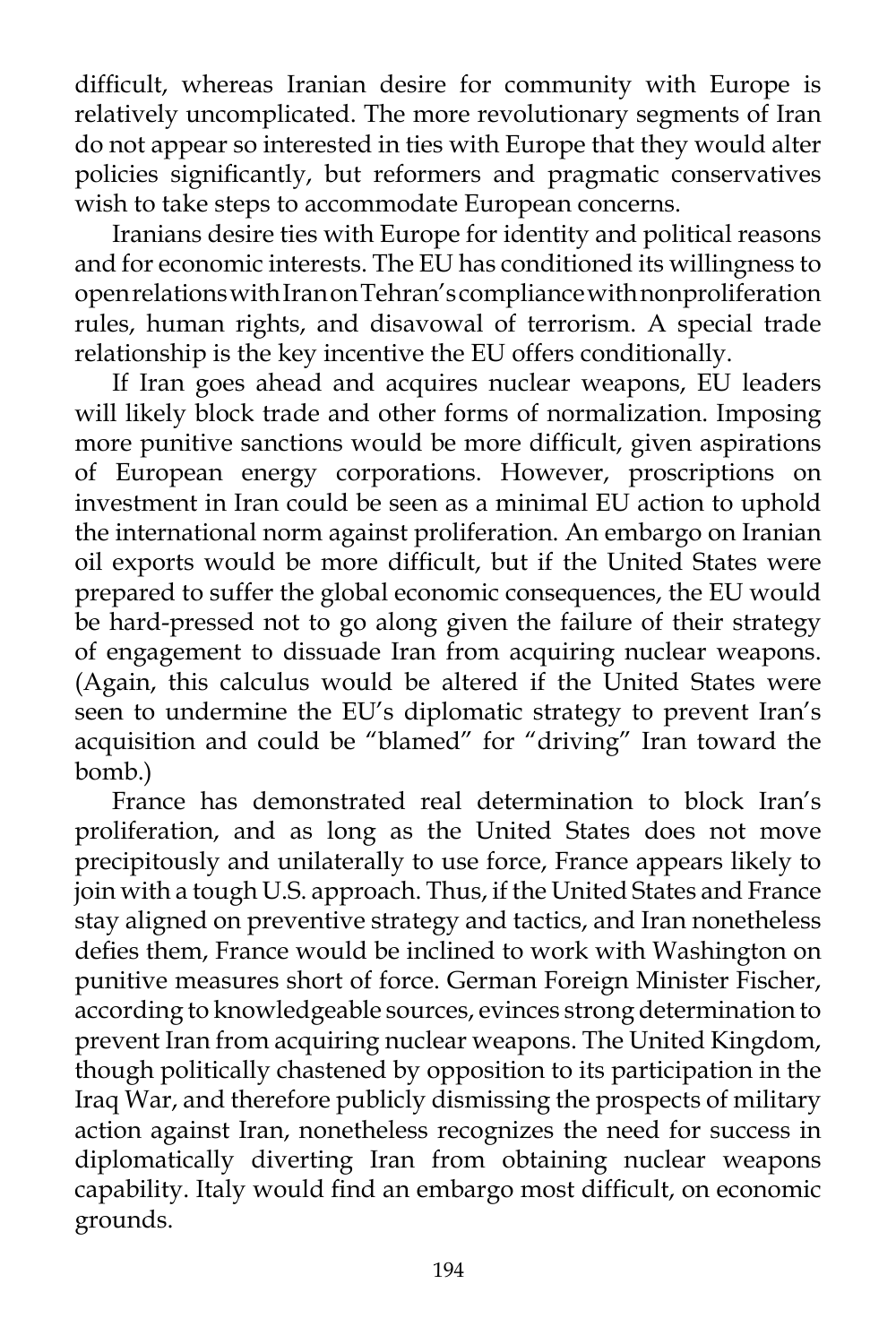Were the EU to participate in sanctions and other punitive measures against Iran, and then be hit by terrorist reprisals, some politicians would urge steps to learn to live with a nuclear Iran. Their aim would be to obtain Iranian assurances that its nuclear capability would be used only to deter attack against Iran, and not for offensive purposes. Some would also move quickly to note that Israel possesses nuclear weapons and that Iran's acquisition was inevitable because of this. The prospect of knock-on proliferation in Saudi Arabia, Egypt, or other states would be left for the United States to deal with. Many in Europe would urge the opening of a regional security dialogue to address the Israel-Palestine conflict and WMD issues as a comprehensive problem.

 Still, Europeans would be chastened by Iran's acquisition and could be expected to join with IAEA Director General El Baradei's call to reinterpret the rules of nuclear technology management. Members of the Nuclear Suppliers Group would probably agree to proscribe exports of fuel-cycle capabilities to states that do not already possess them, and to toughen export control enforcement.

### **The IAEA.**

 The IAEA has much riding on preventing Iran from acquiring nuclear weapons. The Agency failed to detect key proliferation steps in Iran, but, once given leads and authority to press, Iran has investigated admirably within the limitations of its mandate as determined by the states comprising its Board of Governors.<sup>30</sup>

 IAEA professionals do not determine policy, the states on the board of governors do. The Board will determine how to press Iran to comply with its obligations and whether and when to send the matter to the Security Council for enforcement. If action or inaction by the Board is subsequently blamed for failing to prevent Iran from acquiring nuclear weapons, the value of the IAEA in the international system will come under severe doubt.

 If the board is divided, and these divisions later explain fateful inaction, the United States and others will press to reform the Agency's governance. Such reforms likely would seek to disempower countries that were loath to pursue tough enforcement, probably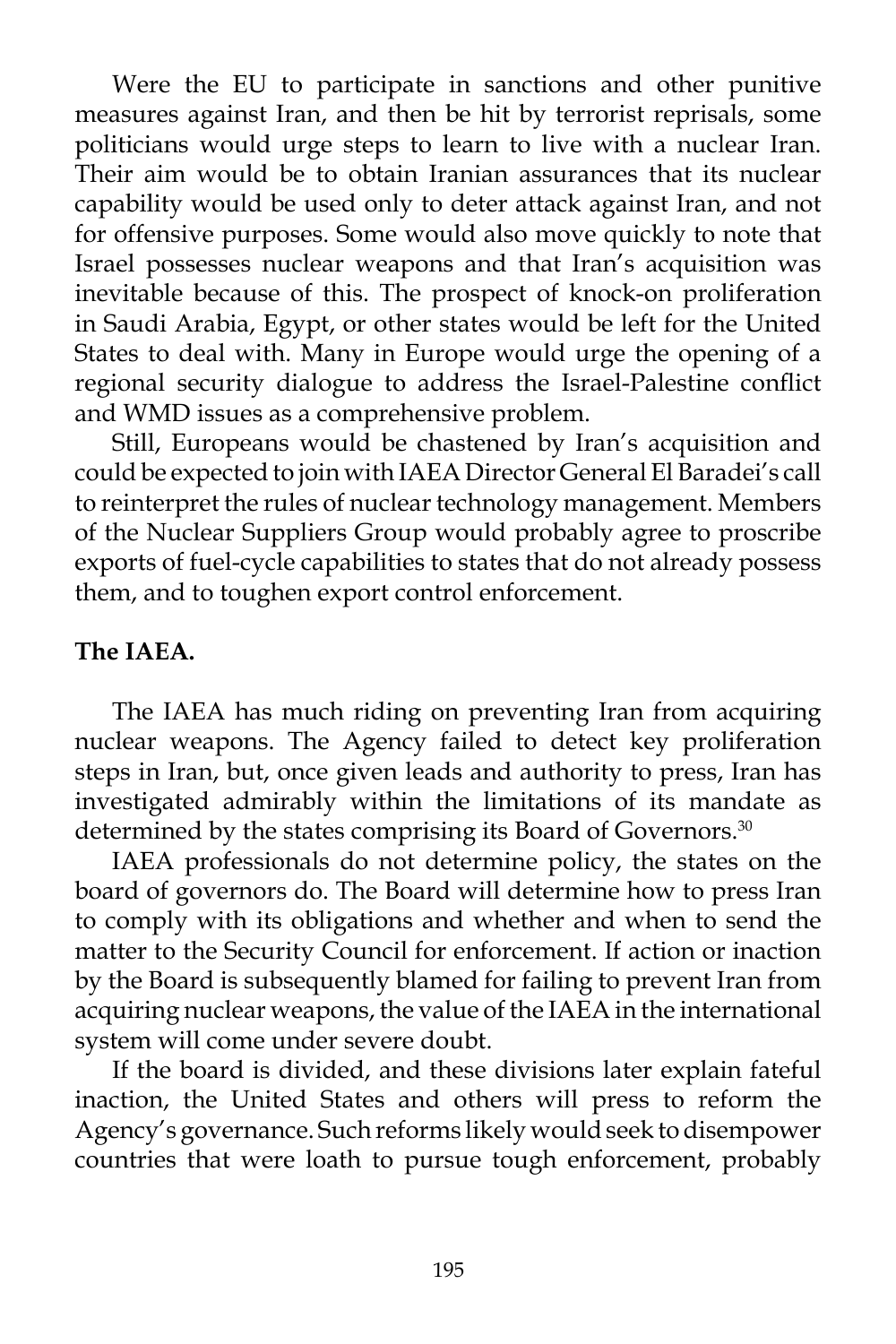developing countries. Rancor would ensue over the discriminatory effort by the United States and others to rewrite the long-standing nuclear bargain to disadvantage developing countries in favor of those who already possess nuclear weapons and now want to impose backwardness on the poor. The United States and its allies would press for streamlined authority and specialization to strengthen the Agency's detection and inspection capabilities, while others would demand greater nuclear cooperation. If this struggle over governance reform appeared intractable, the United States and likeminded states would be inclined to disinvest the Agency of authority and resources to facilitate nuclear cooperation.

 It is impossible to predict how this drama would unfold, but the net effect would be polarization of the nuclear order. Nuclear technology-providing states that are most security minded would act coalitionally to toughen the standards and terms of nuclear cooperation and the operation of nuclear complexes, while countries that depend more on assistance would suffer the consequences. The future of nuclear energy would come under doubt on proliferation grounds. The nuclear industry's argument that nuclear power must expand to reduce growth in greenhouse gas emissions, would bump hard against evidence that nuclear power provides cover for dangerous proliferation.

## **The NPT Community.**

 Many states participate in the international nonproliferation regime primarily through their membership in the NPT and involvement in the treaty's review process. Argentina, Brazil, South Africa, Japan, Sweden, Egypt, Mexico, Australia, and Canada are among the most important participants. These non-nuclearweapons states would help determine whether and how to adjust interpretations of NPT requirements in the aftermath of Iran's acquisition of nuclear weapons.

 Much would depend on the context in which Iran acquired nuclear weapons. The U.S., leading EU states, and the IAEA Board of Governors have not yet developed a consensus to demand that Iran permanently abjure acquisition of national fuel-cycle capabilities. Such a demand, hinted at by Director General el Baradei and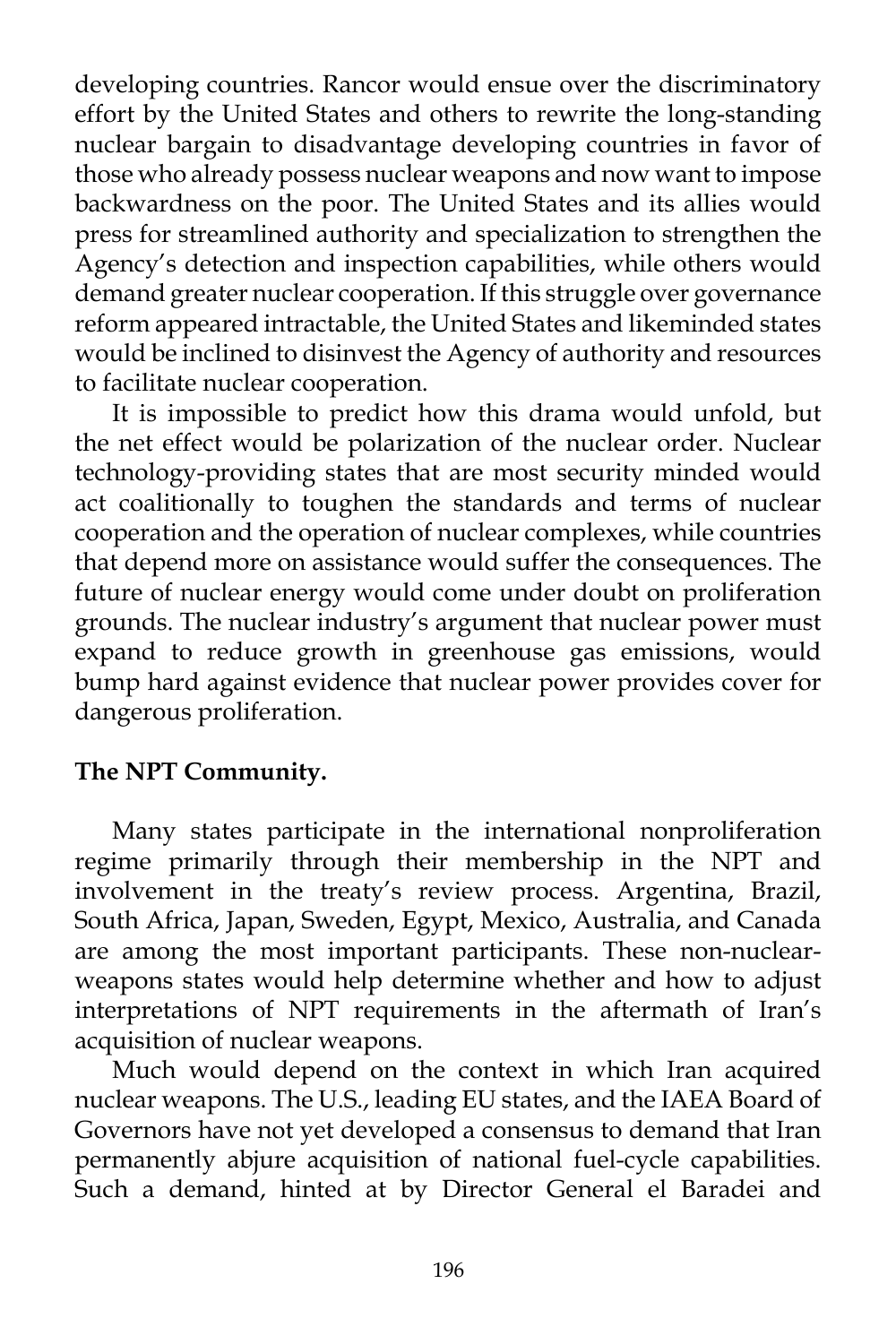explicitly endorsed by President Bush on February 11, amounts to a reinterpretation of NPT Article IV. That article does not specify that particular technologies must be shared with states in good standing with the NPT, but it also does not say that particular technologies may be categorically exempted from cooperation. As long as Iran (or any other state) is not in full compliance with the treaty, it is reasonable to insist that no cooperation should be extended to it. (The UN Security Council would do well to make this a rule: no state not deemed in full compliance with the NPT shall receive nuclear cooperation, except for safety purposes, and it should be illegal for any person or entity to provide such cooperation to such a state.) The more ambitious NPT interpretation would be that even states in good standing should no longer be eligible to acquire (indigenously or through import) uranium enrichment and plutonium separation capability under national control.

 If NPT members had not agreed on this rule before Iran acquired nuclear weapons, they would be more likely to do so afterward to try to contain follow-on proliferation. But non-nuclear-weapons states would demand "quids" for the quo. Article IV contains one of the two major bargains in the NPT: in return for renouncing nuclear weapons, non-nuclear-weapons states received guarantees of generous civilian assistance from the nuclear-weapons states and the IAEA. If the terms of nuclear assistance are to be radically reinterpreted, the non-nuclear-weapons states will demand corresponding gains. These demands could be for significantly subsidized fuel-cycle services to be provided to states that have or will acquire nuclear-power reactors. The other major NPT bargain is Article VI's pledge by the five nuclear-weapons states to cease the nuclear arms race and unequivocally to seek "the total elimination of their nuclear arsenals." A reinterpretation of Article IV would be perceived to favor the nuclear-weapons states. Leading non-nuclearweapons states would demand a corresponding concession by the nuclear-weapon states on the disarmament front.

 In other words, efforts to strengthen NPT norms and rules following Iran's break out would entail intense and confrontational negotiations over the core tradeoffs between the nuclear-weapons and non-nuclear weapons states. Many developing non-nuclearweapons states would use the opportunity to blame the United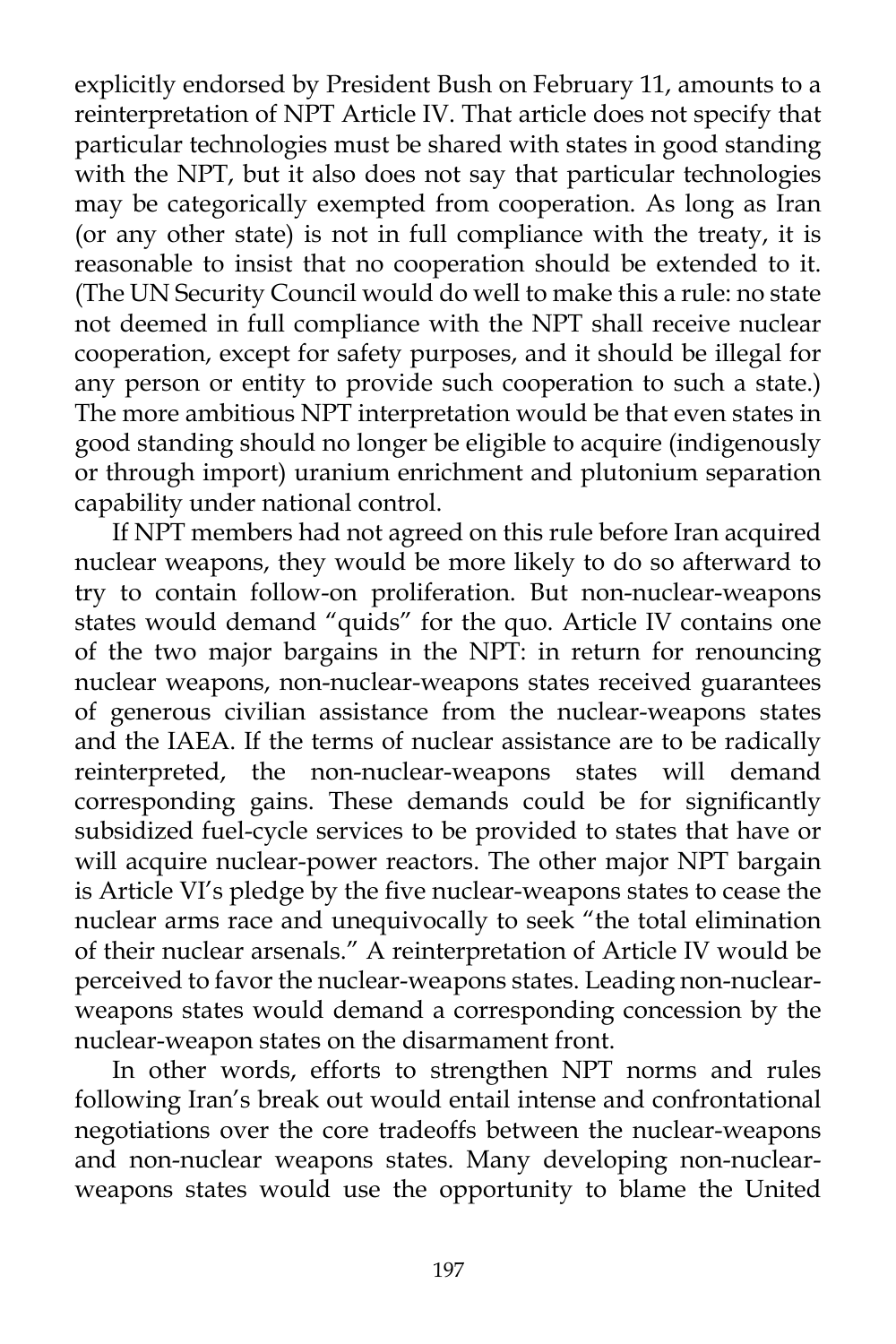States, Russia and other nuclear-weapons states for failing to reduce the perceived value of nuclear weapons. Many states also would cite Israel's possession of nuclear weapons and refusal to join the NPT as a central cause of Iran's proliferation. Parties would blame the United States for indulging Israel on this score and more broadly.

 Beyond the conflict between nuclear-weapons "haves" and "have nots," NPT parties would divide over the future of the nuclear industry. States that have large and export-hungry nuclear industrial establishments will resist efforts to tighten severely the conditions under which nuclear technology can be transferred. The United States and like-minded states focusing on proliferation risks will call for greater concentration of inspection and enforcement efforts on ill-defined "suspect" states, while developing countries will resist. The United States will press to exclude further separation and use of plutonium as a reactor fuel, while Japan and India (not an NPT state) will cling to hopes for breeder reactors.

 Thus, in the wake of Iranian acquisition of nuclear weapons,the United States and other nonproliferation stalwarts would not yet give up on nonproliferation. They would seek to create new norms and rules to prevent states from acquiring dual-use fuel cycle capabilities, strengthen inspections and other processes to detect and deter proliferation, and establish more automatic measures to enforce compliance and punish non-compliance with NPT norms and rules. Key non-nuclear-weapons states would see the merits of such measures but also would argue that the blame for proliferation lies with the United States and other nuclear-weapons states that have failed to comply with their disarmament obligations. To the extent that knock-on proliferation pressures would center on the Middle East, NPT debates would elicit enormous pressure on Israel, and the United States as Israel's patron. Intense bargaining would ensue, the outcome of which cannot be predicted. Not only would major U.S. security interests be at stake; the legitimacy of U.S. leadership in nonproliferation also would hang in the balance.

#### **U.S.-Russian Relations.**

 Washington and Moscow have butted heads over the Iranian nuclear issue for a decade. The United States feels vindicated by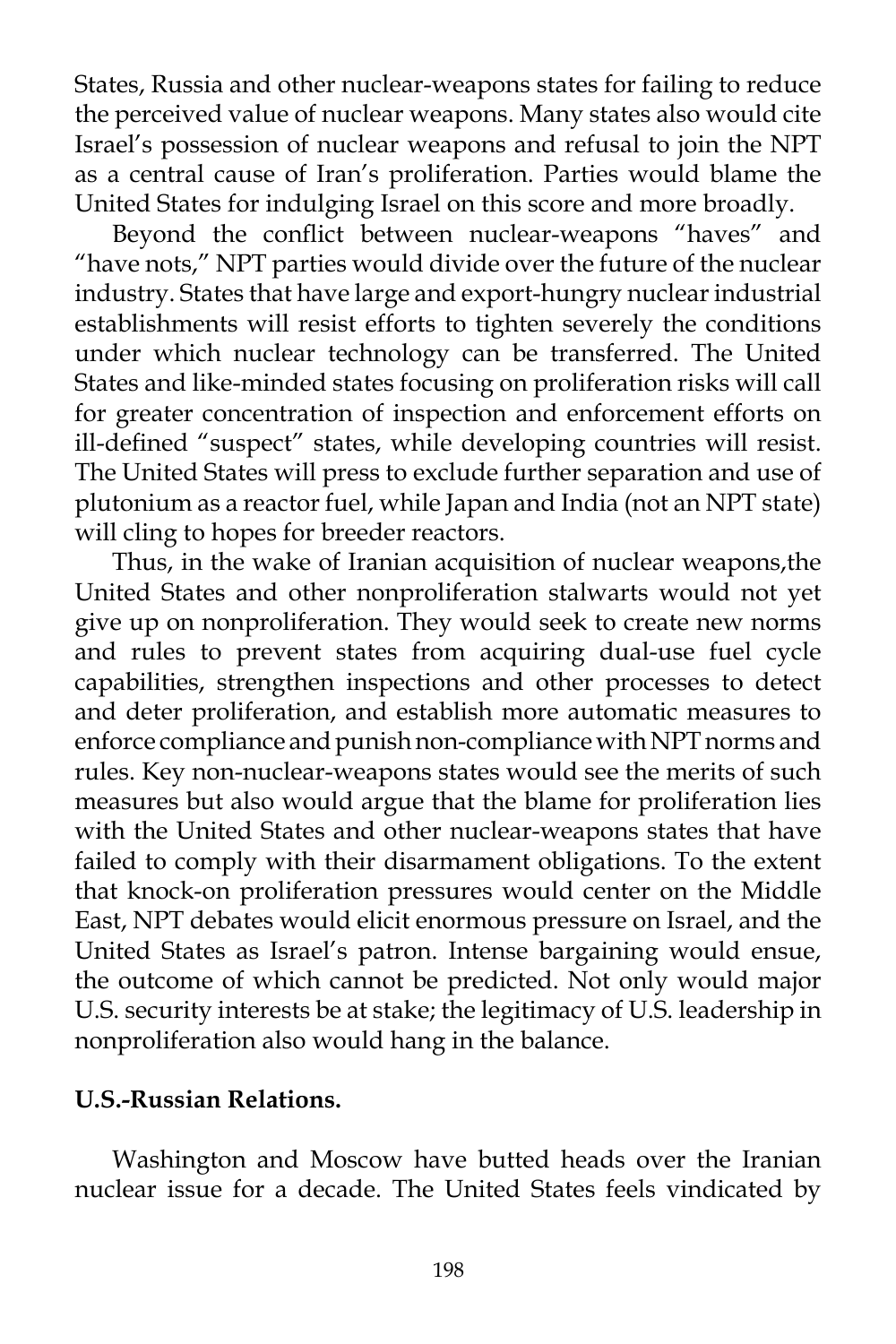IAEA acknowledgement that Iran has been lying and deceiving the international community about its nuclear activities. Russia appears a bit chastened by this, and also perturbed that Iran had secretly acquired enrichment capabilities through non-Russian channels. Yet, Moscow's frustration with Tehran is tempered by an ongoing desire to conduct lucrative nuclear commerce with Iran. Russia has pledged that if the IAEA finds Iran noncompliant with its NPT obligations, Russia will discontinue nuclear cooperation with Iran until Iran has brought itself back into compliance.

 Moscow's willingness to cooperate in a roll back strategy will depend significantly on how the United States and the EU first manage negotiations to bring Iran into compliance with its obligations. Iran still must clarify the complete story of its past nuclear activities, ensure total transparency, and, in the meantime, not violate a stillundefined suspension of fuel-cycle activity. The United States and key EU states also condition Iran's rehabilitation on Tehran's agreement permanently to forgo acquisition of national fuel-cycle capabilities. From Russia's point of view, the key element is whether the United States and the EU will induce Iran to accept these terms by blessing the completion of the Bushier power reactor (and perhaps others) with a guaranteed fuel services agreement with Russia. Such a deal would satisfy the economic, bureaucratic and political interests of Russia, including the Ministry of Atomic Energy. If the United States were to endorse such a deal, and the package were offered to Iran via talks with the EU, the IAEA Board of Governors or even the Security Council, and Iran were to turn it down, then Russia would be much more willing to support a coercive response against Iran. If, on the other hand, Iran were not "allowed" to complete nuclear power stations, Russia would be reluctant to penalize subsequent Iranian acquisition of nuclear weapons.

 Russian leaders (and increasingly society) evince disdain for Muslims, in large part due to the Chechen war. But Iran is an exception, in many ways. Iran has cooperated with Russia in containing unrest in Tajikistan. Iran has not exploited the Chechen war. Nor has Iran worked against Russian interests in the Armenian-Azerbaijani conflict. The two states regard each other warily over dispensation of Caspian Sea resources, but neither has appeared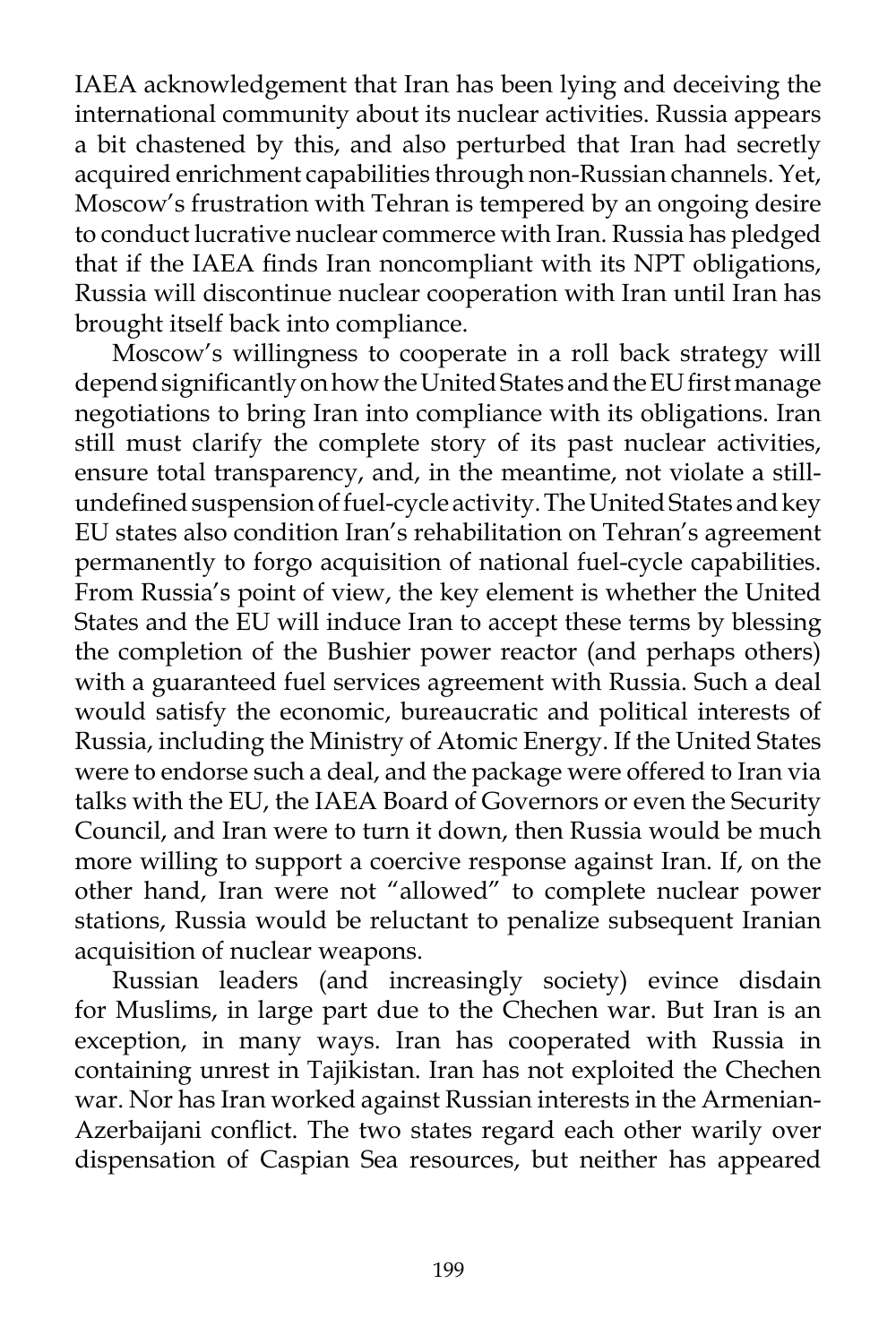inclined to make the matter a source of crisis. The two states seek business-like relations; neither needs another adversary to worry about, so both seem interested in strategies of reassurance.

 Against this background, Russia will be reluctant to accede to U.S. demands to punish severely Iran's acquisition of nuclear weapons. As noted above, this reluctance will be even greater if the United States does not endorse Russian-Iranian nuclear cooperation in the current prevention-phase of diplomacy with Iran. Still, if Iran acquires nuclear weapons despite a "fair" effort by the United States, EU, and the IAEA to stop it, Russia will acknowledge the need for a punitive response. Russia's historic leadership role in the nonproliferation regime and its desire for greater integration with the West will impel it to cooperate with Western leaders. That is, Russia's equities in the NPT-system and a strong UN Security Council would be the only strong motivations for joining the United States in trying to coerce Iranian roll back.

 Because Russia will feel less directly threatened by Iranian nuclear capability than the United States and others, it will seek side payments for supporting sanctions. Such payments could come in the form of agreements for Russia to be a substitute supplier of oil to states embargoing Iranian exports. The powerful Russian nuclear industry also would seek compensation for the closing of the Iranian market. Over time, Russia may actually benefit from the consequences of Iranian nuclear acquisition. Tensions within NATO over Turkey's response to Iran, would not alarm Russia. Knock-on proliferation in Saudi Arabia or Egypt would destabilize the Middle East and perhaps raise oil prices, which would advantage Russia as an exporter. Russia faces terrorist challenges from Chechnya, Uzbekistan, and perhaps elsewhere on its southern periphery, but even if turmoil in the Persian Gulf and Middle East produced more terrorists, it is not evident that Russia would be affected worse by such developments than the United States or Western European states would be.

 From a perspective of relative gains or losses, then, Russia would not see Iranian nuclear acquisition as a major problem.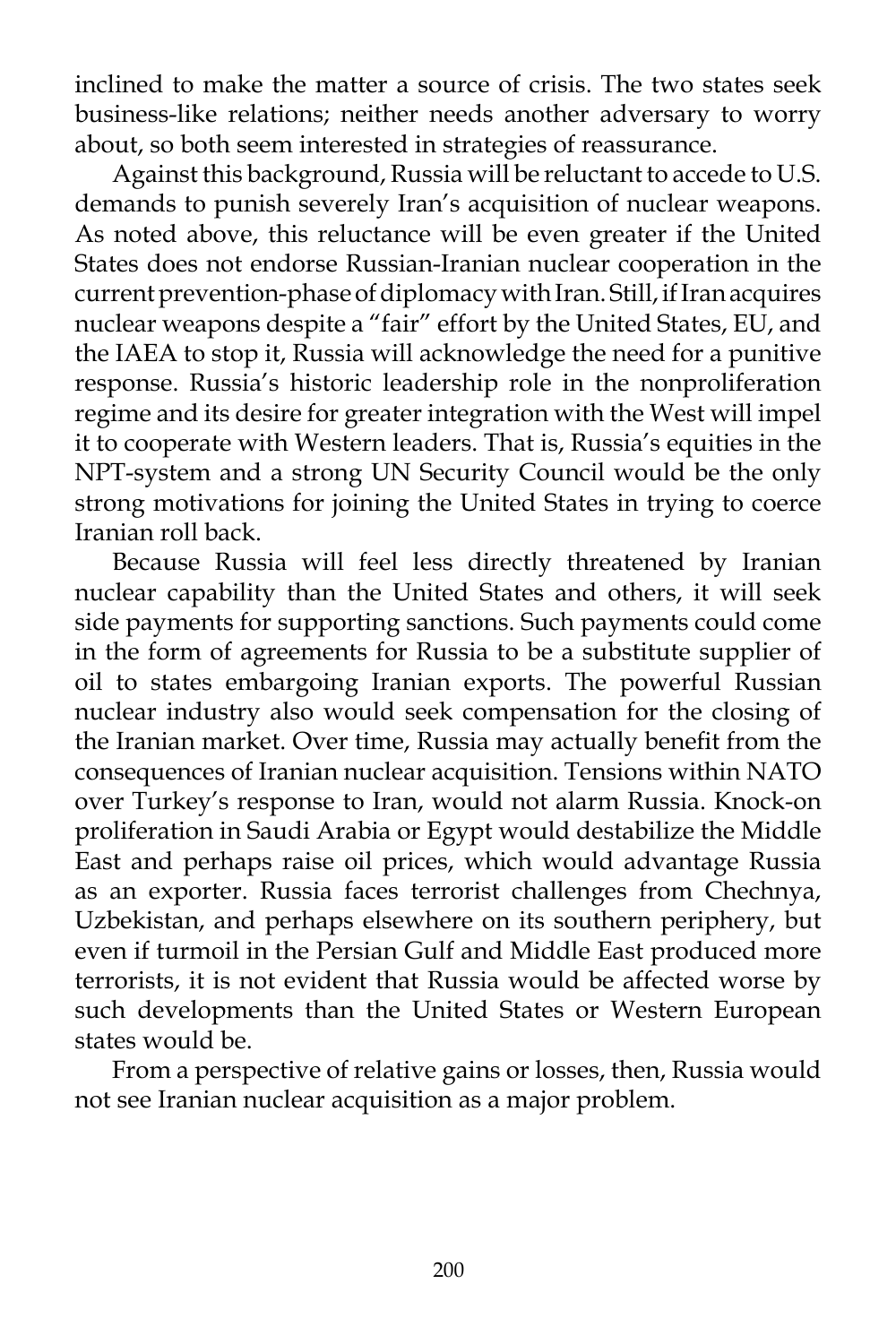## **The United States and Other Muslim States.**

 Despite deep splits within the Muslim world—Sunni versus Shia; Arab versus Persian, Pakistani, Indonesian,; fundamentalist versus modernist; and regime versus civil society—several issues unite most Muslims. The Israeli-Palestinian conflict, and the perceived double standard with which the United States treats Israel, rallies many Muslims' hatred of the United States Similarly, displays of U.S. military prowess in attacks that defeat and kill apparently hapless Muslims generates widespread hatred of Washington. These two coalescing tendencies would be relevant in the event that Iran acquired nuclear weapons, and they probably would not be offset by appreciation of U.S. efforts to promote freedom in Arab societies.

 Neighboring Arabs and Turkey would be alarmed by arrogant Persia's acquisition. This alarm would be greater or weaker depending on the bellicosity and character of the Iranian government. But the United States would find it difficult to channel neighboring states' concerns into support for coercion against Iran if the United States were not simultaneously pressing Israel to relinquish its nuclear weapons, and if Israel were not closer to a resolution with the Palestinians. Privately, Arab leaders might welcome coercion against Iran, but publicly they and their societies would denounce the United States for its favoritism of Israel. Iranian leaders know this and would be expected to frame their acquisition of nuclear weapons as a necessity to counter the nuclear-armed Zionist entity and the arrogant United States.

 Antipathy toward the United States (and any coalition it would muster) would be greatest in the event of military attacks on Iran. Strikes pinpointed against Iran's "illegal" nuclear infrastructure would be more understandable than a wider military campaign that could harm civilians, especially if Iran completed its nuclear facilities despite promises not to. Common people would see military action in a now-common narrative: the United States, with its overwhelming military machine and thousands of nuclear weapons, does Israel's bidding by smashing poor Muslims who, after all, are only trying to acquire what Israel has. The narrative extends further to a U.S. determination to keep Muslims backward by denying them advanced technology.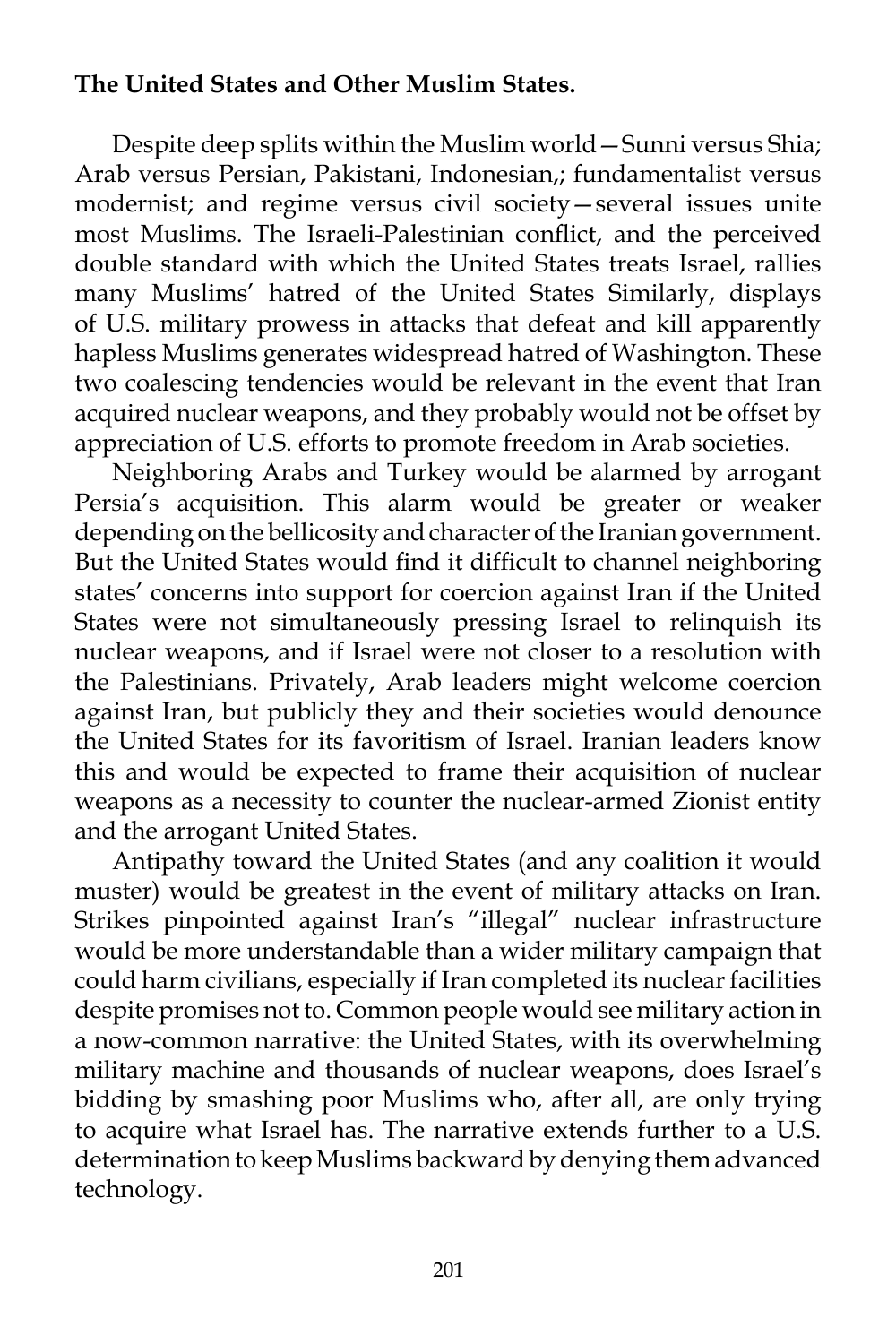If the United States eschewed military action against Iran and implicitly or explicitly recognized that Iran's capability were not going to be rolled back, Iran's neighbors would quietly seek greater U.S. security assurances against potential aggression or intimidation by Iran. It is possible for people in Arab states, Pakistan, and elsewhere simultaneously to denounce the United States for being anti-Muslim and imperialistic and at the same time demand that the United States insert itself more robustly to protect them. If attempts to coerce Iranian roll back gave way to a strategy of deterrence, Iran's neighbors would be receptive to U.S. security guarantees against Iran.

## **U.S. Relations with Oil Hungry Asia.**

 China receives one-sixth of its oil from Iran, Japan imports one-tenth, and five percent of South Korea's total oil needs come from Iran. China and Japan are key: China is a permanent member of the UN Security Council, and Japan is a leading advocate of civilian nuclear power and of preventing new states from being accepted as nuclear-weapons possessors. Both Asian leaders can play important roles in diplomacy to prevent Iran from acquiring nuclear weapons. If this diplomacy fails, however, it is difficult to see either state supporting sanctions against Iranian oil exports. The resultant economic dislocations would be daunting, and a nucleararmed Iran would not directly threaten them militarily or in terms of international status.

 By contrast, Japan saw India's acquisition as a greater threat insofar as India bids to be a great power and therefore a rival to Japan. Similarly, China views India as a direct military and major-power competitor. Both Japan and China have accommodated India's nuclear evolution. Iran would be significantly less "threatening" to Tokyo and Beijing. The only major interest a nuclear Iran would threaten is the viability of the NPT-related nonproliferation regime. China gradually has determined that it genuinely benefits from nonproliferation and would not welcome the disorder that proliferation could cause, but if the effects could be contained in the Gulf region, China could live with it. Japan is an NPT stalwart, but it also has latent nuclearweapons capabilities and a frustrated-nationalist vein that could be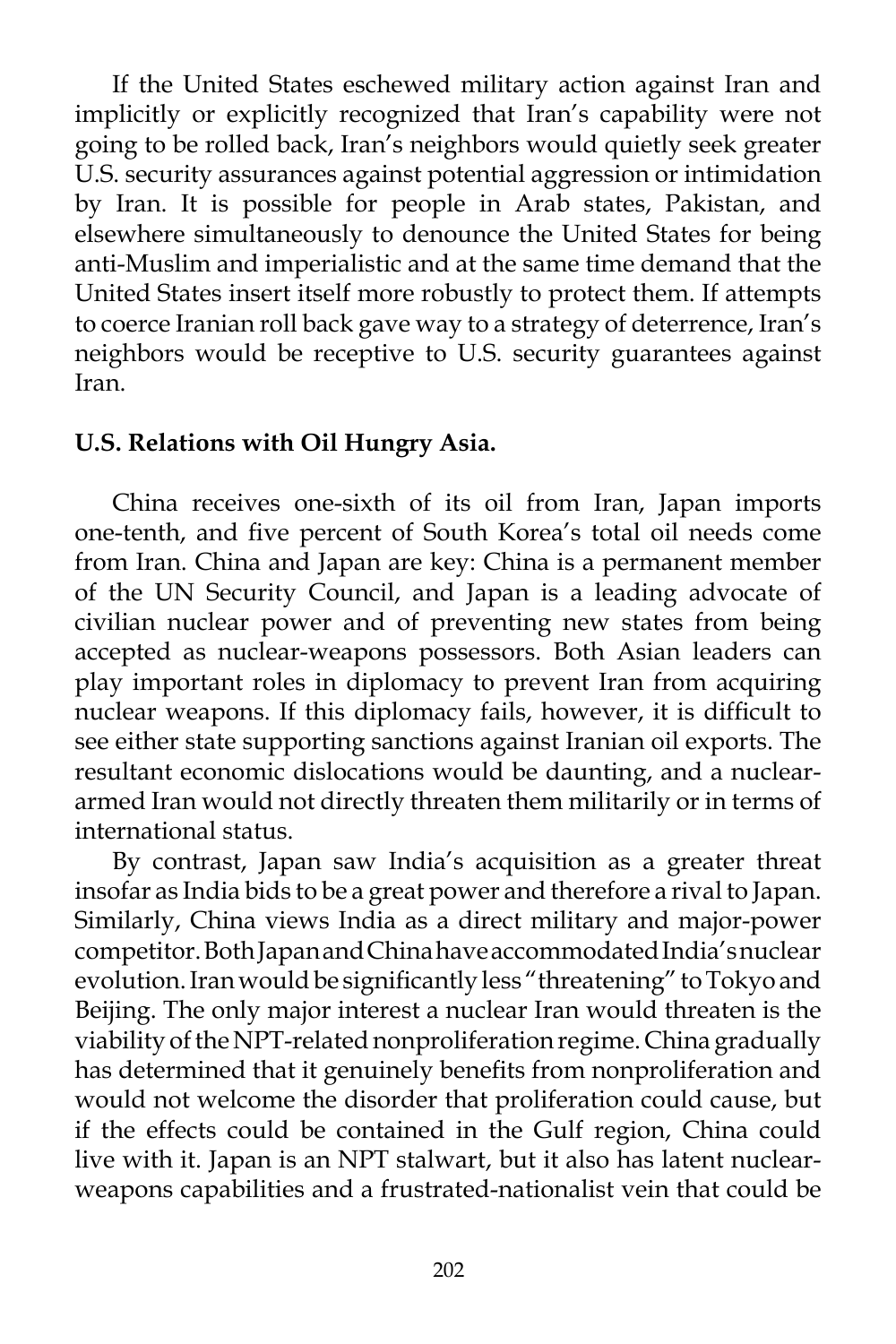tapped to favor "going nuclear" if the NPT dam collapsed. If in the wake of Pakistan and India going nuclear, Iran and North Korea were to follow suit and the five recognized nuclear-weapon states continued not to take nuclear disarmament seriously, Japan could adopt a more overt hedge strategy. This would alarm China, but is probably a sufficiently uncertain and indirect possibility that it would not inform China's strategy toward Iran.

 In short, given their economic equities in Iran, and the distance of the Iranian threat, it is difficult to see China and Japan favoring a truly robust coercive strategy to roll back or punish Iran's acquisition of nuclear weapons. Unlike a tough strategy to persuade Iran to comply with its NPT obligations and abjuration of national fuel-cycle capabilities, coercion to achieve roll back would seem open-ended. Neither Japan nor China likely would feel it could afford indefinite biting economic sanctions against Iran's oil exports.

#### **ENDNOTES - CHAPTER 8**

 1. Presumably, if we were willing to use positive inducements, we would offer them now while there is still opportunity to prevent Iran from acquiring nuclear weapons. If Iran rejected positive inducements in the prevention phase, then the United States and others would be less likely to deploy such incentives to seek roll back. On the other hand, if we refuse to offer positive inducements to dissuade Iran from acquiring nuclear weapons and rely only on pressure, then if that pressure fails and Iran goes ahead and acquires nuclear weapons, many will argue that positive inducements should have been offered earlier and should be given a try as part of a roll back strategy. Thus, failure to offer positive inducements in the prevention phase may undermine Washington's capacity to rally international support in a roll-back-and-punish phase.

2. Iran Country Analysis Brief, EIA, November, 2003.

3. *Ibid*.

 4. Kenneth Katzman, *The Iran-Libya Sanctions Act (ILSA)*, CRS Report for Congress, updated July 31, 2003, p. 2.

 5. Arrangements made possible by the 1987 Petroleum Act whereby foreign firms fund and manage the development of oil and gas fields in exchange for a preaccorded share of production. All production operations are eventually transferred to the National Iranian Oil Company.

 6. Sally Jones, "Sinopec Wants Iranian Oil Deal Despite U.S. Pressure-Exec," *Dow Jones Newswires*, January 29, 2004.

 7. "Iran Wins \$2bn Gas Deal with Total and Petronas," *Daily News*, February 26, 2004.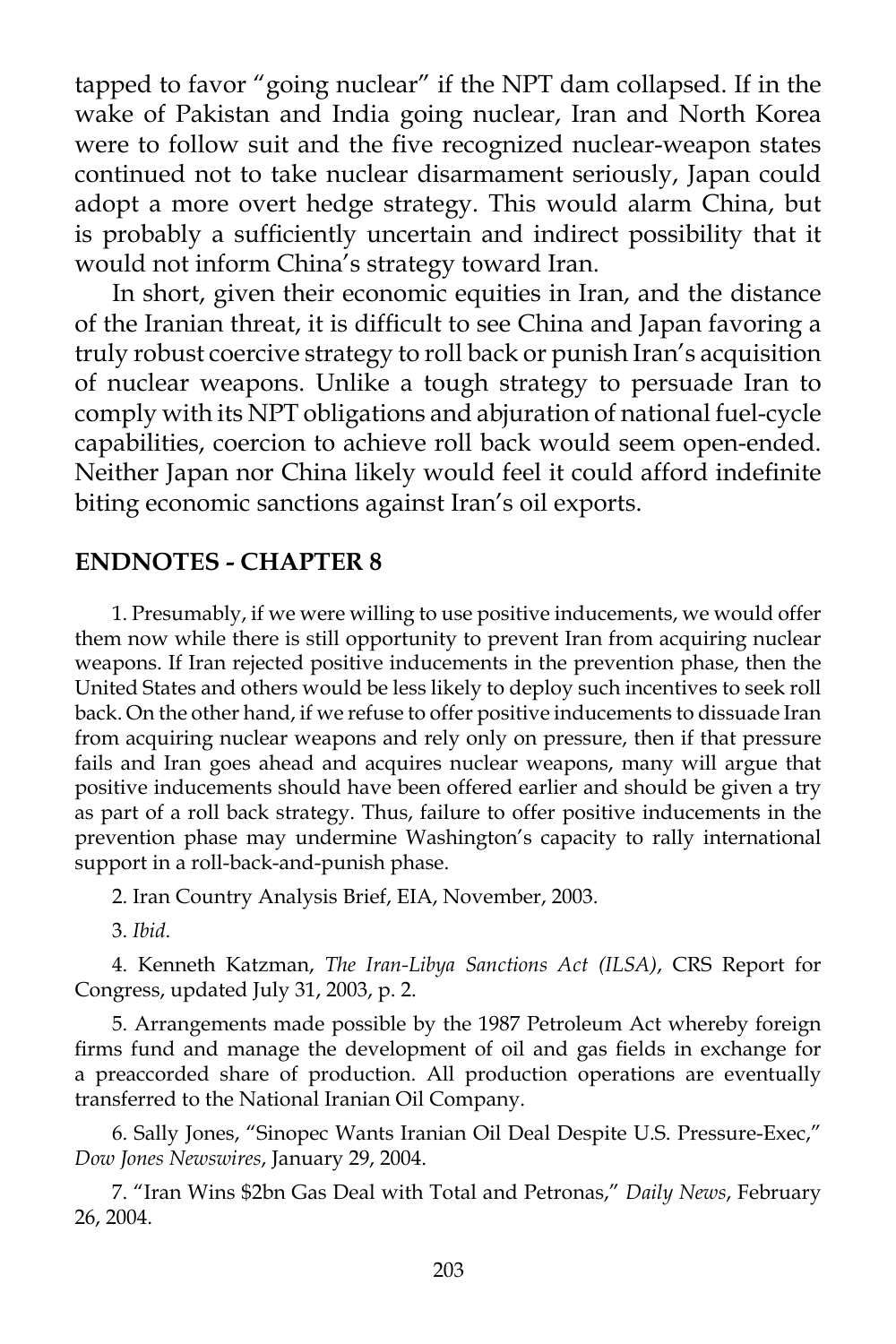8. Kenneth Katzman, "The Iran-Libya Sanctions Act (ISLA), CRS Report for Congress, updated July 31, 2003, available at *http://fpc.state.gov/documents/ organization/23591.pdf* and "Iran," Country Analysis Briefs, EIA, November 2003, available at *http://www.eia.doe.gov/emeu/cabs/iran.html,* accessed November 18, 2003, updated March 2005; Christian Oliver and Ikuko Kao, "Iran Set to Seal Controversial Oil Deal with Japan," Reuters, February 18, 2004; "Iran Forms Joint LNG Firm with Total and Petronas," Reuters, February 25, 2004.

 9. "Iranian Oilfield Bids Soldier On Despite Set-back," *Daily Times*, January 30, 2004.

10. *Ibid*.

 11. The United States tops the list, with Spain and India in 7th and 8th place. respectively.

 12. Expected amount for 2003, "Chinese Oil Imports from Iran To Hold Steady," Alexander's Gas & Oil Connections, October 30, 2002.

 13. Energy Information Administration/International Petroleum Monthly, December 2003, Tables 411, 413, 414, 415, 416; "Chinese Oil Imports to Hold Steady," Alexander's Gas and Oil Connections, October 30, 2002.

14. Based on 2003 production levels and not including Taiwan's data.

15. "The New Geopolitics of Oil," *The National Interest*, Winter 2003/04.

16. "International Energy Outlook: World Oil Markets," 2003.

 17. OPEC countries include Algeria, Indonesia, Iran, Iraq, Kuwait, Libya, Nigeria, Qatar, Saudi Arabia, UAE, and Venezuela.

18. "International Energy Outlook: World Oil Markets," 2003.

 19. Energy Information Administration, available at *www.eia.doe.gov/emeu/ security/topexp.html.*

20. "Trade Issues: Bilateral Trade Relations, Iran," *http://europa.eu.int/comm/ trade/issues/bilateral/countries/iran/index\_en.htm*, website accessed January 13, 2004.

21. Total of all Iran's non-oil exports.

 22. IMF, Islamic Republic of Iran, Statistical Appendix, Country Report No. 03/280, Septemner 5, 2003.

 23. Patrick Clawson, "Can ILSA help stop Iranian Proliferation and Terrorism?" Committee on International Relations, Statement for June 25, 2003, Hearing of the House International Relations Committee, Sub-Committee on the Middle East and Central Asia on Enforcement of ILSA and Increasing Security Threats from Iran.

 24. IMF, Islamic Republic of Iran, Statistical Appendix, Country Report, No. 03/280.

25. *Ibid*.

 26. Italian Foreign Minister Franco Frattini remarked on a recent meeting with his Iranian counterpart that "the decision [to sign the Additional Protocol] should